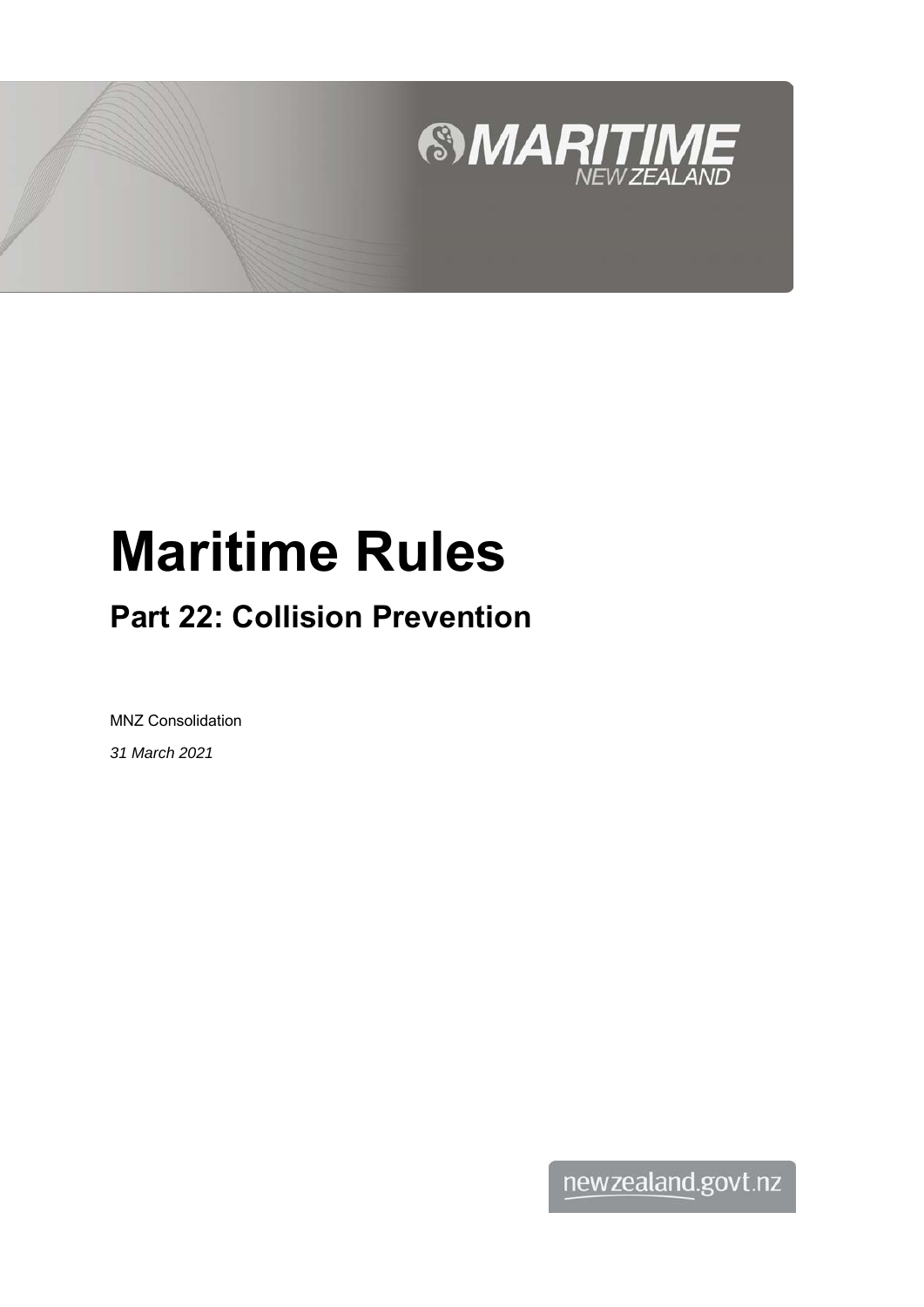ISBN 978-1-99-001631-8 Published by Maritime New Zealand, PO Box 25620, Wellington 6146, New Zealand Maritime New Zealand Copyright 2021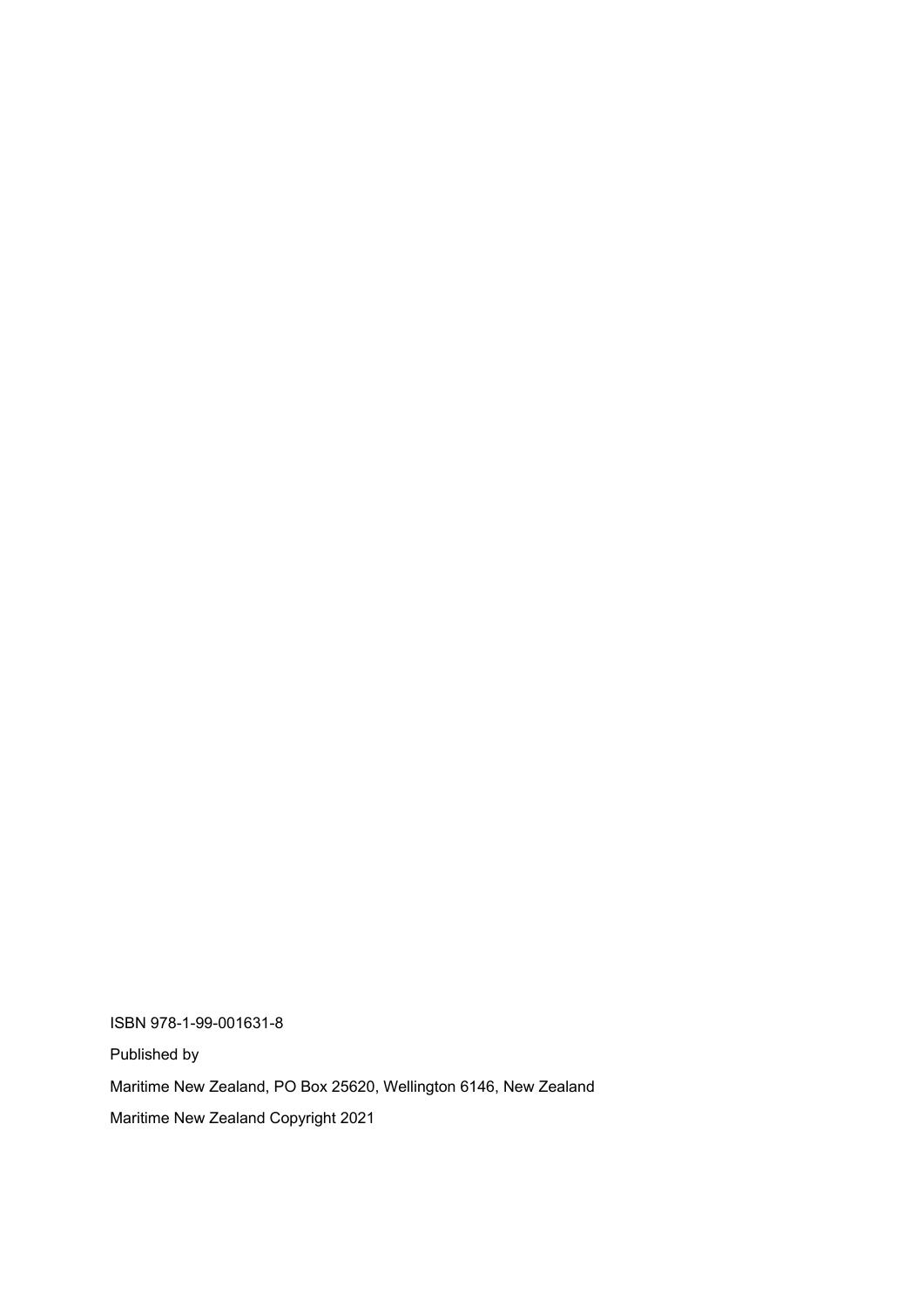## **Part objective**

Part 22 gives effect to the Convention on the International Regulations for Preventing Collisions at Sea, 1972, to which New Zealand is party. The Part provides the steering and sailing rules (rules of the road) for ships, as well as standards for the installation, performance and use of lights for collision avoidance and the sound and light signals used for communication of safety information.

The rules of Part 22 apply to—

- New Zealand ships, including pleasure craft, wherever they are
- foreign ships, including pleasure craft, in New Zealand waters
- ships of the Defence Force and foreign defence forces in New Zealand waters
- seaplanes when manoeuvring on the surface of New Zealand waters
- craft in inland waters, such as lakes and rivers

The authority for making Part 22 is found in sections 36(g) and 36(u) of the Maritime Transport Act 1994.

Maritime Rules are subject to the Regulations (Disallowance) Act 1989. Under that Act the rules are required to be tabled in the House of Representatives. The House of Representatives may, by resolution, disallow any rules. The Regulations Review Committee is the select committee responsible for considering rules under this Act.

#### **Disclaimer:**

This document is the current consolidated version of Maritime Rules Part 22 produced by Maritime New Zealand, and serves as a reference only. It has been compiled from the official rules that have been signed into law by the Minister of Transport. Copies of the official rule and amendments as signed by the Minister of Transport may be downloaded from the Maritime New Zealand website. www.maritimenz.govt.nz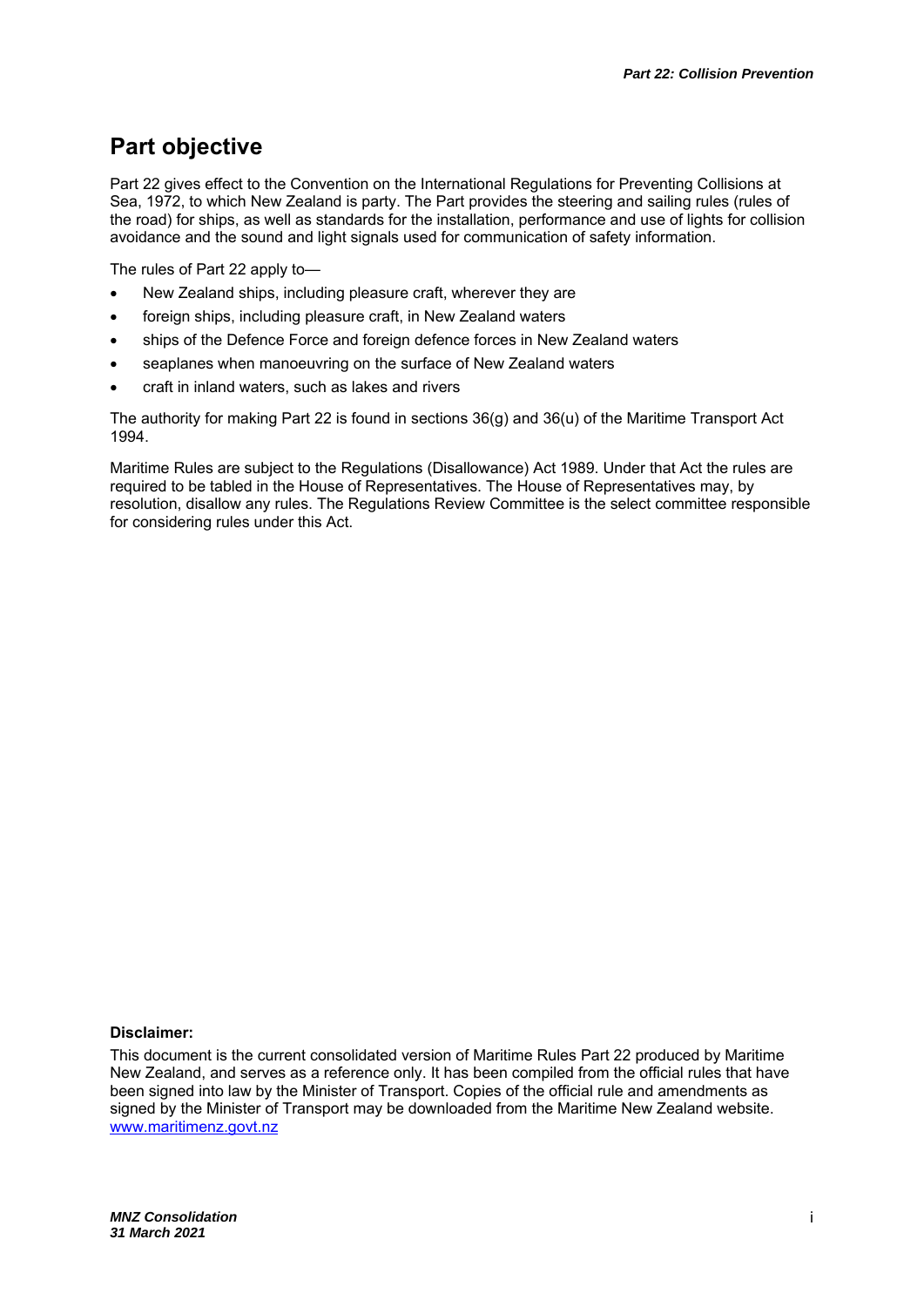## **History of Part 22**

Part 22 first came into force on 1 February 1998 and now incorporates the following amendments:

| <b>Effective date</b> |
|-----------------------|
| 20 March 2003         |
| 27 May 2004           |
| 21 September 2006     |
| 30 July 2009          |
| 1 April 2011          |
| 1 April 2014          |
| 1 January 2015        |
| 1 April 2015          |
| 31 March 2021         |
|                       |

| <b>Summary of amendments</b><br><b>Amendment 1</b>                                      |                                                                                                                                                                          |
|-----------------------------------------------------------------------------------------|--------------------------------------------------------------------------------------------------------------------------------------------------------------------------|
| Maritime Rules Part 91 Amendment                                                        | 22.3(4), 22.18(1)(d), 22.30(3)                                                                                                                                           |
| <b>Amendment 2</b><br>Maritime Rules Amendments Part 20-90                              | PO, 22.2, 22.3(2)(b)(i), 22.21,<br>22.22(4), 22.22(5), 22.23(2)(b),<br>22.35(c)-(e), Appendix 1: Clauses<br>$2(6)$ , 5(2), 10(1)(b), 13                                  |
| <b>Amendment 3</b><br>Part 22 Amendment Rules                                           | $22.2(1)$ , $22.8(1)$ , $22.18(6)$ & $(7)$ ,<br>22.23(4), 22.31, 22.33(1), 22.35(g),<br>Appendix 1: Clause 13<br>Appendix 3: Subclause (1)<br>Appendix 3: Clause 2(2)(b) |
| <b>Amendment 4</b><br>Maritime (Various Amendments) Rules Part 21-80                    | 22.23(3)(b)                                                                                                                                                              |
| <b>Amendment 5</b><br><b>Maritime Rules Various Amendments 2011</b>                     | PO, Extent of Consultation, 22.9(2),<br>22.23(3)                                                                                                                         |
| <b>Amendment 6</b><br>Parts 20, 31, 32, 34 and 35: Consequential Amendments             | <b>Definitions</b>                                                                                                                                                       |
| <b>Amendment 7</b><br>Maritime Rules Various Amendments 2014                            | 22.2                                                                                                                                                                     |
| <b>Amendment 8</b><br><b>Maritime Rules Various Amendments 2015</b>                     | Appendix 1                                                                                                                                                               |
| <b>Amendment 9</b><br>Maritime Rules (International Omnibus) Various<br>Amendments 2020 | 22.2                                                                                                                                                                     |

All signed rules can be found on our website:

https://www.maritimenz.govt.nz/rules/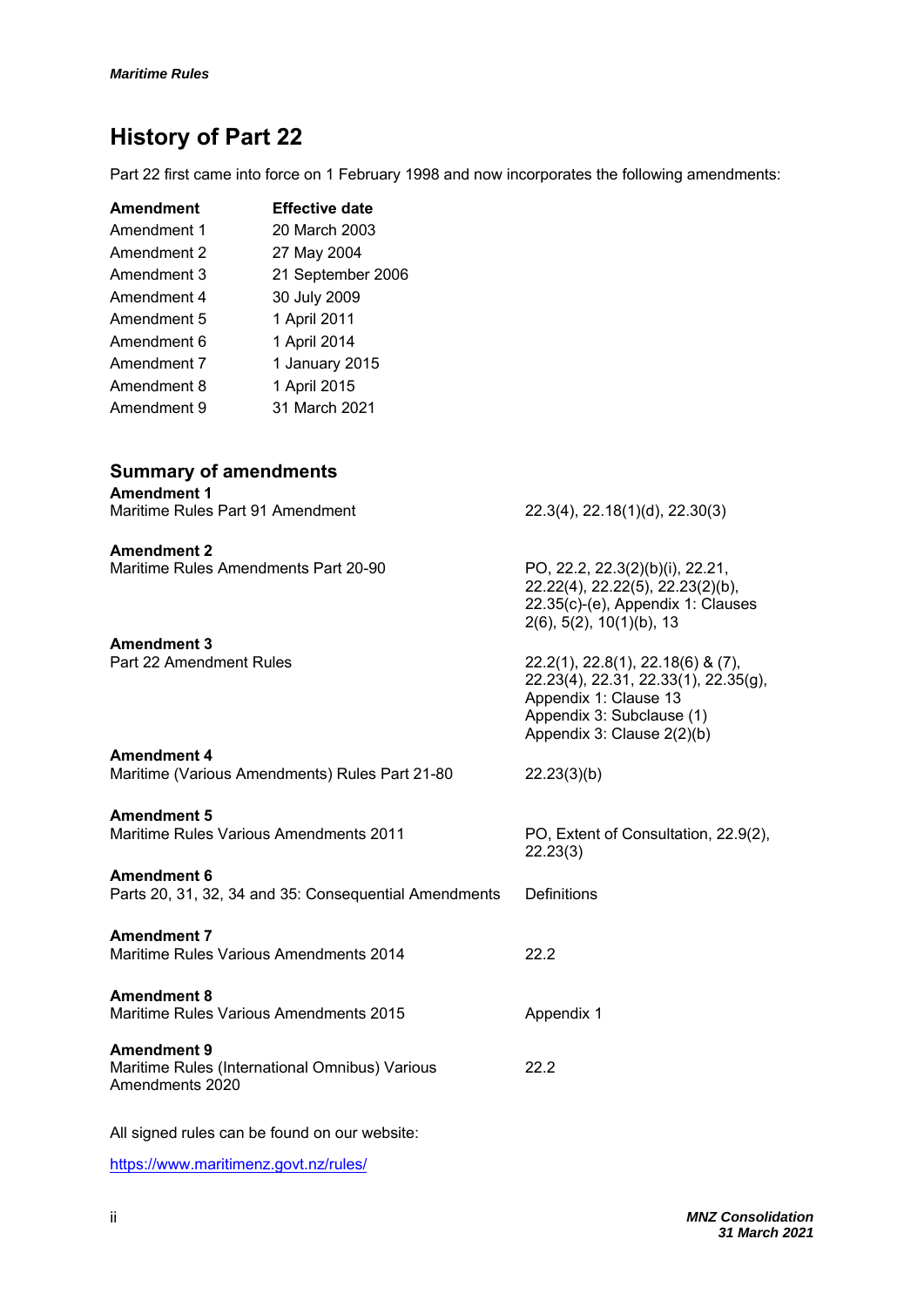## **Contents**

| 22.1<br>Entry into force<br>22.2<br><b>Definitions</b><br>22.3<br>Application<br>Section 1 - Steering and Sailing<br>Subsection 1 - Conduct of vessels in any condition of visibility<br>22.4<br>Application of subsection 1<br>Look-out<br>22.5 | 1<br>1<br>4<br>4<br>4<br>4<br>5<br>5<br>6<br>$\overline{7}$<br>8 |
|--------------------------------------------------------------------------------------------------------------------------------------------------------------------------------------------------------------------------------------------------|------------------------------------------------------------------|
|                                                                                                                                                                                                                                                  |                                                                  |
|                                                                                                                                                                                                                                                  |                                                                  |
|                                                                                                                                                                                                                                                  |                                                                  |
|                                                                                                                                                                                                                                                  |                                                                  |
|                                                                                                                                                                                                                                                  |                                                                  |
|                                                                                                                                                                                                                                                  |                                                                  |
|                                                                                                                                                                                                                                                  |                                                                  |
|                                                                                                                                                                                                                                                  |                                                                  |
| 22.6<br>Safe speed                                                                                                                                                                                                                               |                                                                  |
| Risk of collision<br>22.7                                                                                                                                                                                                                        |                                                                  |
| Action to avoid collision<br>22.8                                                                                                                                                                                                                |                                                                  |
| 22.9<br>Narrow channels                                                                                                                                                                                                                          |                                                                  |
| 22.10<br>Traffic separation schemes                                                                                                                                                                                                              |                                                                  |
| Subsection 2 - Conduct of vessels in sight of one another                                                                                                                                                                                        |                                                                  |
| 22.11<br>Application of subsection 2                                                                                                                                                                                                             |                                                                  |
| 22.12<br>Sailing vessels                                                                                                                                                                                                                         | 8                                                                |
| 22.13<br>Overtaking                                                                                                                                                                                                                              | 8                                                                |
| Head-on situation<br>22.14                                                                                                                                                                                                                       | 9                                                                |
| 22.15<br>Crossing situation                                                                                                                                                                                                                      | 9                                                                |
| 22.16<br>Action by give-way vessel                                                                                                                                                                                                               | 9                                                                |
| 22.17<br>Action by stand-on vessel                                                                                                                                                                                                               | 9                                                                |
| 22.18<br>Responsibilities between vessels                                                                                                                                                                                                        | 9                                                                |
| Subsection 3 - Conduct of vessels in restricted visibility                                                                                                                                                                                       |                                                                  |
| 22.19<br>Conduct of vessels in restricted visibility                                                                                                                                                                                             | 10                                                               |
| Section 2 – Lights and shapes                                                                                                                                                                                                                    |                                                                  |
| Application of section 2<br>22.20                                                                                                                                                                                                                | 11                                                               |
| 22.21<br>Definitions relating to section 2                                                                                                                                                                                                       | 11                                                               |
| 22.22<br>Visibility of lights                                                                                                                                                                                                                    | 11                                                               |
| Power-driven vessels underway<br>22.23                                                                                                                                                                                                           | 12                                                               |
| Towing and pushing<br>22.24                                                                                                                                                                                                                      | 13                                                               |
| 22.25<br>Sailing vessels underway and vessels under oars                                                                                                                                                                                         | 14                                                               |
| 22.26<br>Fishing vessels                                                                                                                                                                                                                         | 15                                                               |
| 22.27<br>Vessels not under command or restricted in their ability to manoeuvre                                                                                                                                                                   | 15                                                               |
| 22.28<br>Vessels constrained by their draught                                                                                                                                                                                                    | 15                                                               |
| Pilot vessels<br>22.29                                                                                                                                                                                                                           | 16                                                               |
| 22.30<br>Anchored vessels and vessels aground                                                                                                                                                                                                    | 16                                                               |
| 22.31<br>Seaplanes and WIG Craft                                                                                                                                                                                                                 | 17                                                               |
| <b>Section 3 - Sound and light signals</b>                                                                                                                                                                                                       |                                                                  |
| 22.32<br>Definitions relating to section 3                                                                                                                                                                                                       | 17                                                               |
| 22.33<br>Equipment for sound signals                                                                                                                                                                                                             | 17                                                               |
| 22.34<br>Manoeuvring and warning signals                                                                                                                                                                                                         | 17                                                               |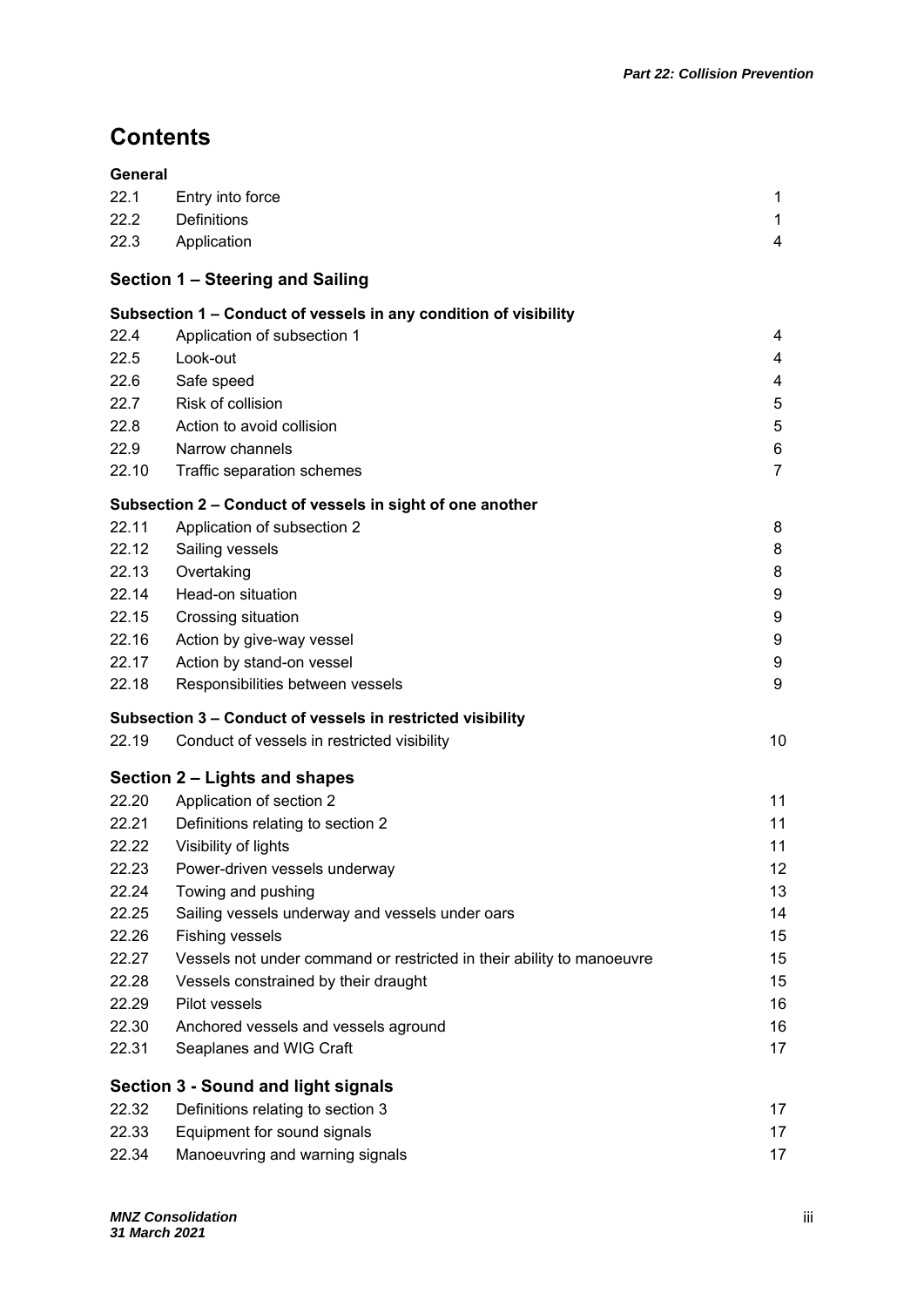| 22.35             | Sound signals in restricted visibility                                         | 18 |
|-------------------|--------------------------------------------------------------------------------|----|
| 22.36             | Signals to attract attention                                                   | 19 |
| 22.37             | Distress signals                                                               | 19 |
| <b>Section 4</b>  |                                                                                |    |
| 22.38             | Vessels of special function                                                    | 20 |
| 22.39             | Observance of Part 22                                                          | 20 |
| 22.40             | Responsibility                                                                 | 20 |
| <b>Appendices</b> |                                                                                |    |
|                   | Appendix 1 - Positioning and technical details of lights and shapes            | 21 |
|                   | Appendix 2 - Additional signals for fishing vessels fishing in close proximity | 26 |
|                   | Appendix 3 - Technical details of sound signals appliances                     | 27 |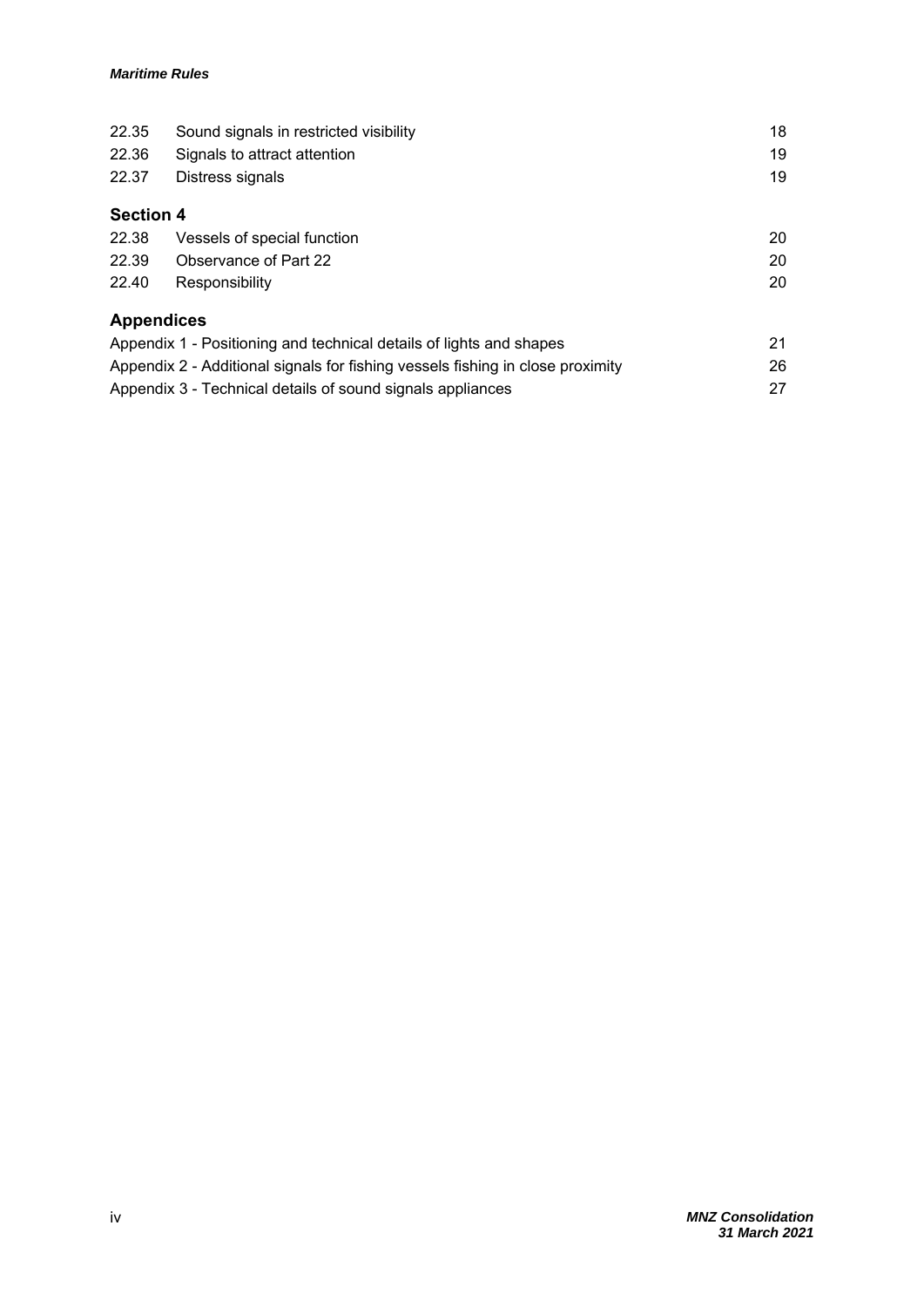#### **General**

#### **22.1 Entry into force**

Part 22 comes into force on the 1st day of February 1998.

#### **22.2 Definitions**

(1) In this Part—

**Act** means the Maritime Transport Act 1994:

**aircraft** has the same meaning as in the Civil Aviation Act 1990:

**all practicable steps**, in relation to achieving any result in any circumstances, means all steps to achieve the result that are reasonably practicable to take in the circumstances, having regard to—

- (a) the nature and severity of the harm that may be suffered if the result is not achieved; and
- (b) the current state of knowledge about the likelihood that harm of that nature and severity will be suffered if the end result is not achieved; and
- (c) the current state of knowledge about harm of that nature; and
- (d) the current state of knowledge about the means available to achieve the result, and about the likely efficacy of those means; and
- (e) the availability and cost of each of the means referred to in paragraph (d) of this definition:

**breadth** means greatest breadth of a vessel:

**crew** means the persons employed or engaged in any capacity on board a ship (except a master, a pilot, or a person temporarily employed on the ship while it is in port):

**Director** means the person who is for the time being the Director of Maritime Safety under section 439 of the Maritime Transport Act 1994:

**distress** means that a vessel or a person is in grave and imminent danger and requires immediate assistance:

**dracone** means a large flexible cylindrical container, towed by a vessel, used for transporting liquids:

**enclosed water limits** has the same meaning as in Part 20:

**foreign ship** means any ship that is not a New Zealand ship:

**high speed vessel** means a ship in respect of which a High Speed Craft Safety Certificate has been issued in compliance with the *International Code of Safety for High Speed Craft* adopted by Resolution MSC.36(63) of the International Maritime Organization's Maritime Safety Committee dated June 1994, as amended by that committee from time to time:

**length**, in relation to a vessel, means the vessel's overall length:

**master** means any person (except a pilot) having command or charge of any ship:

**mile** means a standard nautical mile of 1852 metres:

**near the surface of the water**, in relation to a WIG craft, means in close proximity to the water such that the craft might come into contact with, or impede the navigation, of other vessels:

**New Zealand Defence Force** has the same meaning as the term "Defence Force" in section 2(1) of the Defence Force Act 1990: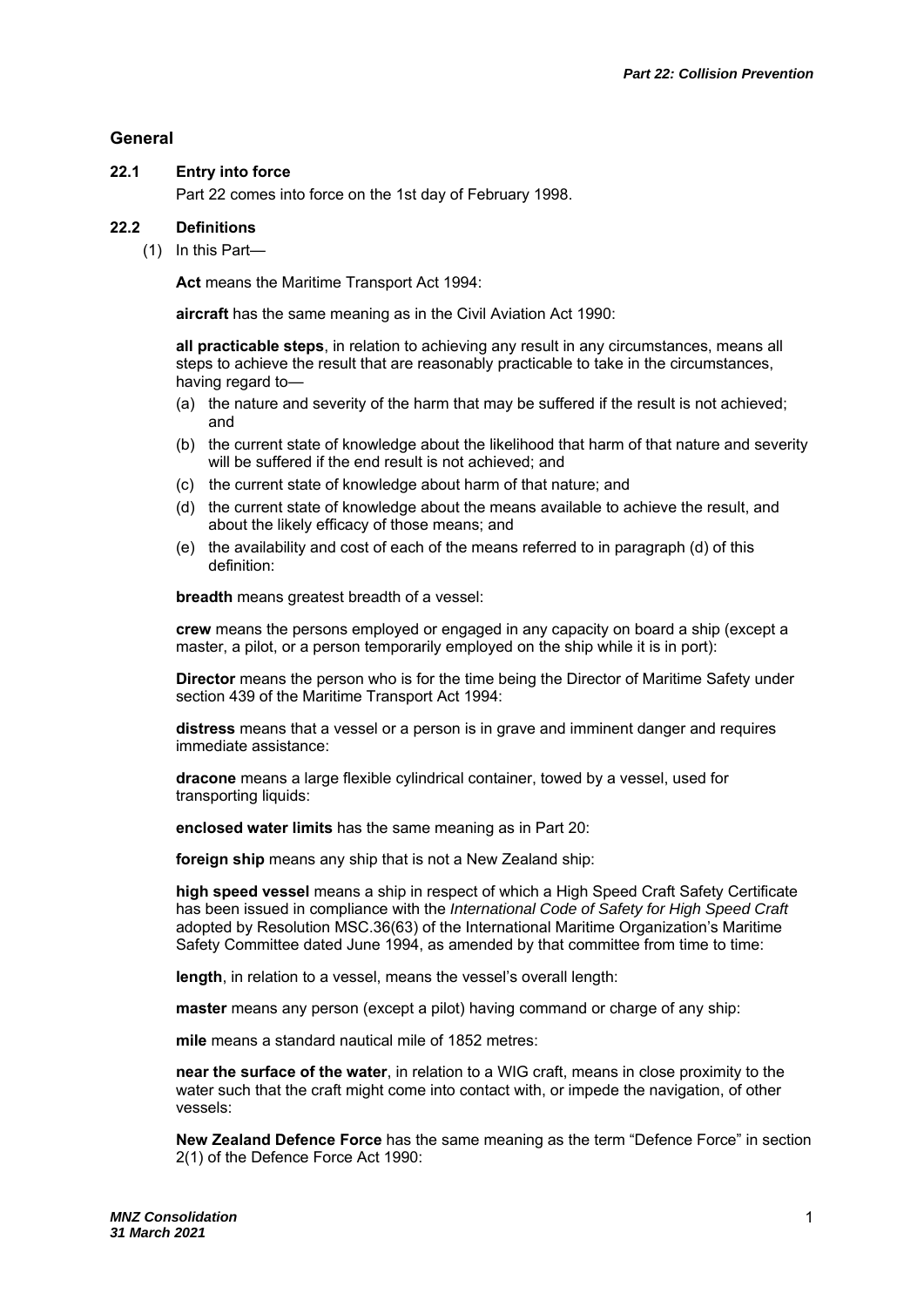**New Zealand ship** means a ship that is registered under the Ship Registration Act 1992; and includes a ship that is not registered under that Act but is required or entitled to be registered under that Act:

#### **New Zealand waters** means—

- (a) the territorial sea of New Zealand; and
- (b) the internal waters of New Zealand; and
- (c) all rivers and other inland waters of New Zealand:

**on the surface of the water** in respect of a seaplane that is taking off from, or alighting on the water, means the seaplane is in contact with the water surface:

#### **owner**—

- (a) in relation to a ship registered in New Zealand under the Ship Registration Act 1992, means the registered owner of the ship:
- (b) in relation to a ship registered in any place outside New Zealand, means the registered owner of the ship:
- (c) in relation to a fishing ship, other than one to which paragraph (a) or paragraph (b) of this definition applies, means the person registered as the owner under section 57 of the Fisheries Act 1983 or section 103 of the Fisheries Act 1996:
- (d) in relation to a ship to which paragraph (a) or paragraph (b) or paragraph (c) of this definition applies, where, by virtue of any charter or demise or for any other reason, the registered owner is not responsible for the management of the ship, includes the charterer or other person who is for the time being so responsible:
- (e) in relation to an unregistered ship or a registered ship that does not have a registered owner, means the person who is for the time being responsible for the management of the ship:

**Part** means a grouping of rules made under the Maritime Transport Act 1994:

**power-driven vessel** means any vessel propelled by machinery:

**restricted visibility** means any condition in which visibility is restricted by fog, mist, falling snow, heavy rainstorms, sandstorms, or other similar causes:

**rules** includes maritime rules and marine protection rules:

**sailing vessel** means any vessel under sail; as long as propelling machinery, if fitted, is not being used:

**seaplane** includes a flying boat and any other aircraft designed to manoeuvre on the water:

**ship** means every description of a boat or craft used in navigation, whether or not it has any means of propulsion; and includes—

- (a) a barge, lighter, or other like vessel:
- (b) a hovercraft or other thing deriving full or partial support in the atmosphere from the reaction of air against the surface of the water over which it operates:
- (c) a submarine or other submersible:

**territorial sea of New Zealand** or **territorial sea** means the territorial sea of New Zealand as defined by section 3 of the Territorial Sea and Exclusive Economic Zone Act 1977:

**traffic separation scheme** means a scheme published by the International Maritime Organization that separates traffic navigating in one direction in an area from traffic navigating in the opposite or approximately opposite direction in that area:

**trawling** means the dragging through the water of a dredge net or other apparatus used as a fishing appliance: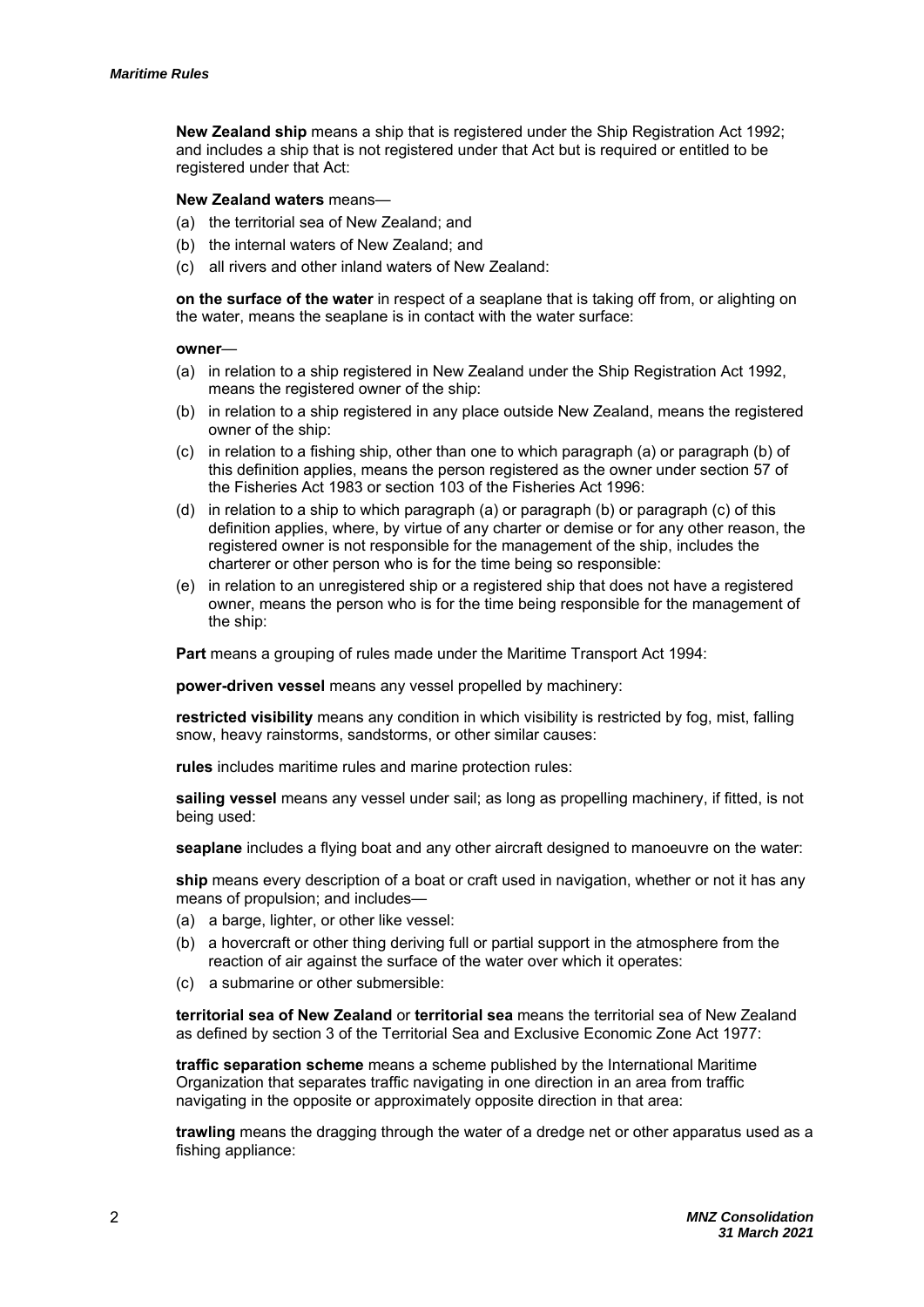**underway** means that a vessel is not at anchor, or made fast to the shore, or aground:

**vessel** means—

- (a) a ship;
- (b) a WIG craft while it is on or near the surface of the water; or
- (c) a seaplane while it is on the surface of the water:

**vessel constrained by its draught** means a power-driven vessel severely restricted in ability to deviate from the course it is following due to its draught in relation to the available depth and width of water:

**vessel engaged in fishing** means any vessel fishing with nets, lines, trawls, or other fishing apparatus which restrict manoeuvrability but does not include a vessel fishing with trolling lines or other fishing apparatus which do not restrict the vessel's manoeuvrability:

**vessel not under command** means a vessel which through some exceptional circumstances is unable to manoeuvre as required by this Part and is therefore unable to keep out of the way of another vessel:

**vessel restricted in its ability to manoeuvre** means a vessel which from the nature of its work is restricted in its ability to manoeuvre as required by this Part and is therefore unable to keep out of the way of another vessel and includes but is not limited to—

- (a) a vessel engaged in laying, servicing or picking up a navigation mark, submarine cable or pipeline:
- (b) a vessel engaged in dredging, surveying or underwater operations:
- (c) a vessel engaged in replenishment or transferring persons, provisions or cargo while underway:
- (d) a vessel engaged in the launching and recovery of aircraft:
- (e) a vessel engaged in mine clearance operations:
- (f) a vessel engaged in a towing operation that severely restricts the towing vessel and its tow in their ability to deviate from their course:

#### **warship**—

- (a) means a ship belonging to the armed forces of a State and bearing the external marks distinguishing the nationality of ships of that State, being a ship—
	- (i) under the command of an officer duly commissioned by the Government of that State whose name appears in the appropriate service list or its equivalent; and
	- (ii) crewed by crew subject to regular armed forces discipline; and
- (b) includes a ship requisitioned under section 10 of the Defence Act 1990; but
- (c) does not include any ship operated by the New Zealand Defence Force that operates, for the time being, for a commercial purpose.

**wing-in-ground craft** or **WIG craft** means a multimodal craft that, in its main operational mode, flies—

- (a) in close proximity to, and without contact with, the water surface;
- (b) by using surface-effect action above the water; and
- (c) supported in the air primarily by an aerodynamic lift generated on the wing(s) or the hull of the ship or their parts:
- (2) For the purposes of this Part, vessels are insight of one another only if one can be observed visually from the other.

#### **22.3 Application**

- (1) Subject to rule 22.3(2), Part 22 applies to—
	- (a) New Zealand ships; and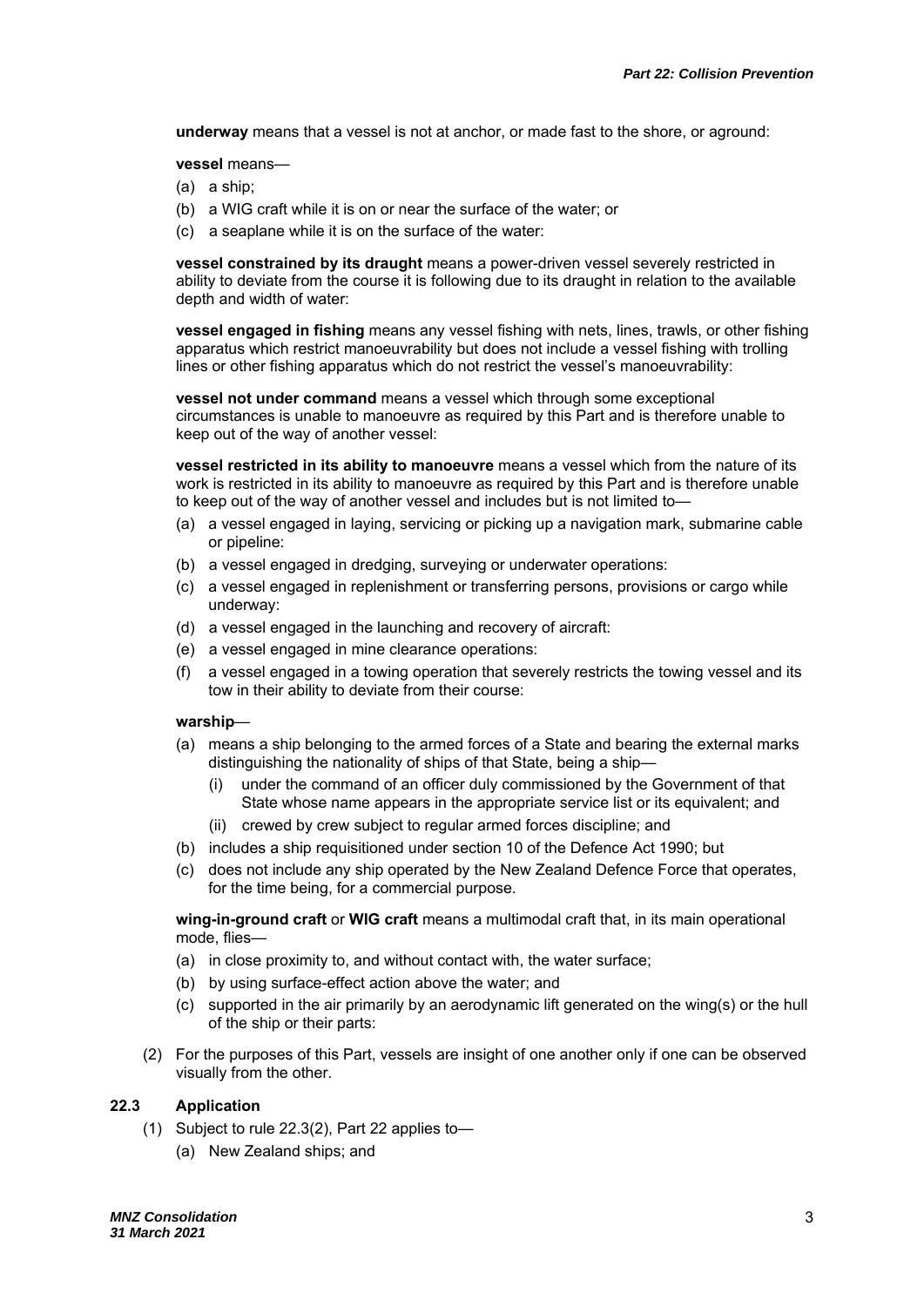- (b) All vessels in New Zealand waters; and
- (c) All warships while in New Zealand waters.
- (2) A ship—
	- (a) the keel of which was laid or which was at a corresponding stage of construction before the 15th day of July 1977 (being the date of entry into force of the Collision Regulations Order 1976); and
	- (b) which complies with the requirements of the International Regulations for Preventing Collisions at Sea, 1960,

is exempted from the requirements:

- of clauses  $2(1)(a)$  and (b), (2), (3), (4), (5), (8), (9) and (11), 3(1) and (3), and 4(1) and (2) of Appendix 1 in relation to the repositioning of lights as a result of conversion from Imperial to metric units and rounding off of measurement figures; and
- (ii) of Appendix 1.3(1) in relation to the repositioning of masthead lights on vessels less than 150 metres in length; and
- (iii) to reposition all-round lights resulting from the prescription of Appendix 1.9(3).
- (3) Nothing in this Part will interfere with the operation of any special rules made by the New Zealand government or in the case of foreign ships, the Government of its flag state, relating to additional station or signal lights, shapes, or whistle signals for warships and ships proceeding under convoy, or with respect to additional station or signal lights for fishing ships engaged in fishing as a fleet.

Additional station or signal lights, shapes, or whistle signals must, as far as possible, be such that they cannot be mistaken for any light, shape, or signal authorised elsewhere in this Part.

(4) Nothing in this Part applies to a vessel participating in a race or training or coaching in relation to other vessels participating in such an activity, if the participants have agreed to comply with the International Sailing Federation Rules, prescribed by the International Sailing **Federation** 

#### **Section 1 – Steering and Sailing**

#### **Subsection 1 – Conduct of vessels in any condition of visibility**

#### **22.4 Application of subsection 1**

Rules in this subsection apply in any condition of visibility.

#### **22.5 Look-out**

Every vessel must at all times maintain a proper look-out by sight and hearing as well as by all available means appropriate in the prevailing circumstances and conditions, so as to make a full appraisal of the situation and the risk of collision.

#### **22.6 Safe speed**

Every vessel must at all times proceed at a safe speed so that proper and effective action to avoid a collision can be taken and the vessel can be stopped within a distance appropriate to the prevailing circumstances and conditions.

In determining a safe speed, the following factors must be among those taken into account—

- (1) For all vessels—
	- (a) the state of visibility:
	- (b) the traffic density, including concentrations of fishing vessels or any other vessels:
	- (c) the manoeuvrability of the vessel, with special reference to stopping distance and turning ability in the prevailing conditions: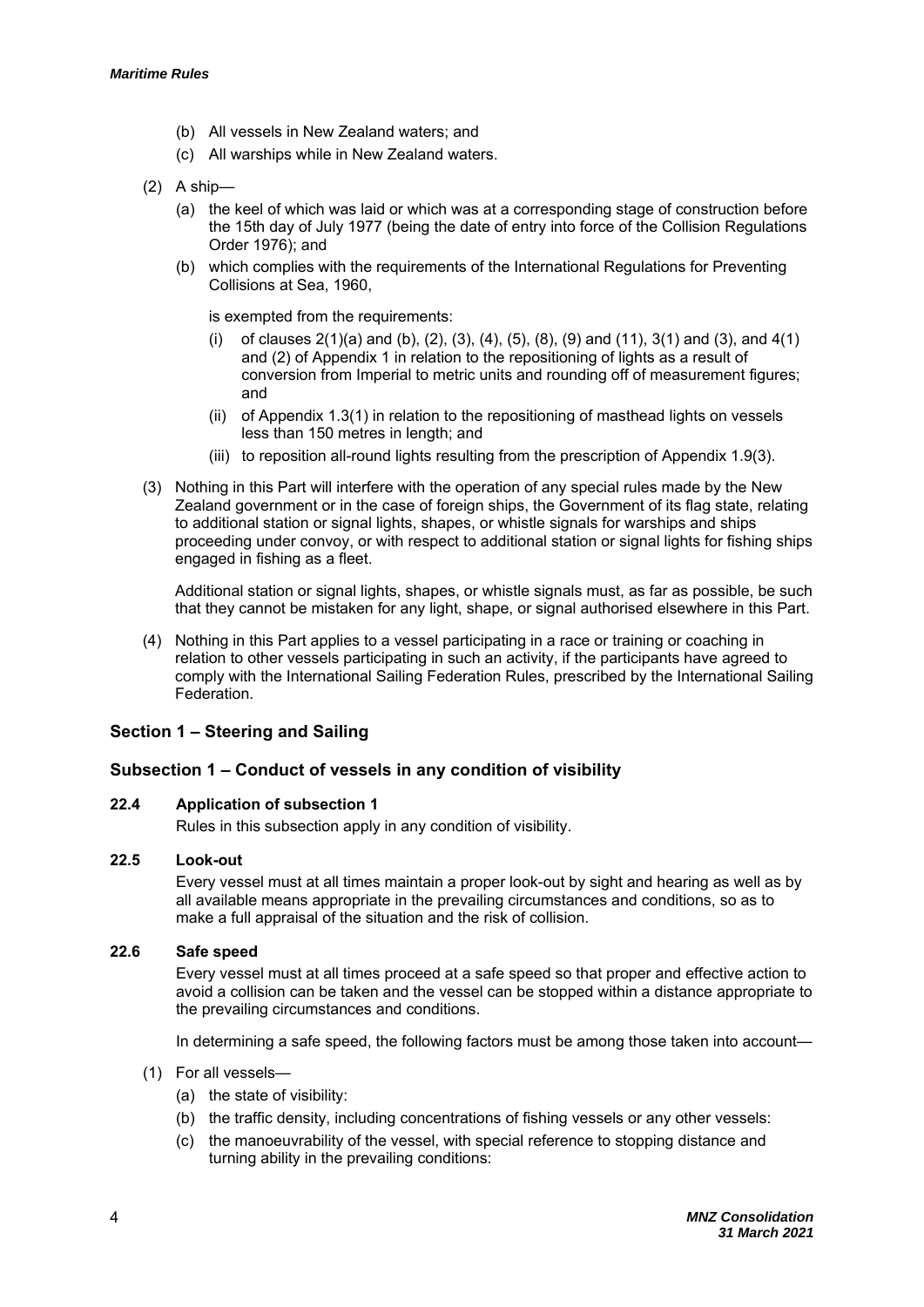- (d) at night, the presence of background light such as from shore lights or from the back scatter of the vessel's own lights:
- (e) the state of wind, sea, and current, and the proximity of navigational hazards:
- (f) the draught in relation to the available depth of water.
- (2) Additionally, for vessels with operational radar—
	- (a) the characteristics, efficiency, and limitations of the radar equipment:
	- (b) any constraints imposed by the radar range scale in use:
	- (c) the effect on radar detection of the sea state, weather, and other sources of interference:
	- (d) the possibility that small vessels, ice, and other floating objects may not be detected by radar at an adequate range:
	- (e) the number, location, and movement of vessels detected by radar:
	- (f) the more exact assessment of the visibility that may be possible when radar is used to determine the range of vessels or other objects in the vicinity.

#### **22.7 Risk of collision**

- (1) Every vessel must use all available means appropriate to the prevailing circumstances and conditions to determine if the risk of collision exists. If there is any doubt, such risk must be considered to exist.
- (2) Proper use must be made of radar equipment, if fitted and operational, including long-range scanning to obtain early warning of the risk of collision and radar plotting or equivalent systematic observation of detected objects.
- (3) Assumptions must not be made on the basis of scanty information, especially scanty radar information.
- (4) In determining if the risk of collision exists, the following considerations must be among those taken into account—
	- (a) Such risk must be considered to exist if the compass bearing of an approaching vessel does not appreciably change; and
	- (b) Such risk may sometimes exist even when an appreciable bearing change is evident, particularly when approaching a very large vessel or a tow or when approaching a vessel at close range.

#### **22.8 Action to avoid collision**

- (1) Any action to avoid collision must be taken in accordance with the requirements of this Section and, if the circumstances allow, be positive, made in ample time and with due regard to the observance of good seafaring practice.
- (2) Any alteration of course or speed or both to avoid collision must, if the circumstances of the case allow, be large enough to be readily apparent to another vessel observing visually or by radar. A succession of small alterations of course or speed or both should be avoided.
- (3) If there is sufficient sea-room, alteration of course alone may be the most effective action to avoid a close-quarters situation provided that—
	- (a) It is made in good time; and
	- (b) it is substantial; and
	- (c) it does not result in another close-quarters situation.
- (4) Action taken to avoid collision with another vessel must be such as to result in passing at a safe distance. The effectiveness of the action must be carefully checked until the other vessel is finally past and clear.
- (5) If necessary, to avoid collision or to allow more time to assess the situation, a vessel must slacken its speed or take all way off by stopping or reversing its means of propulsion.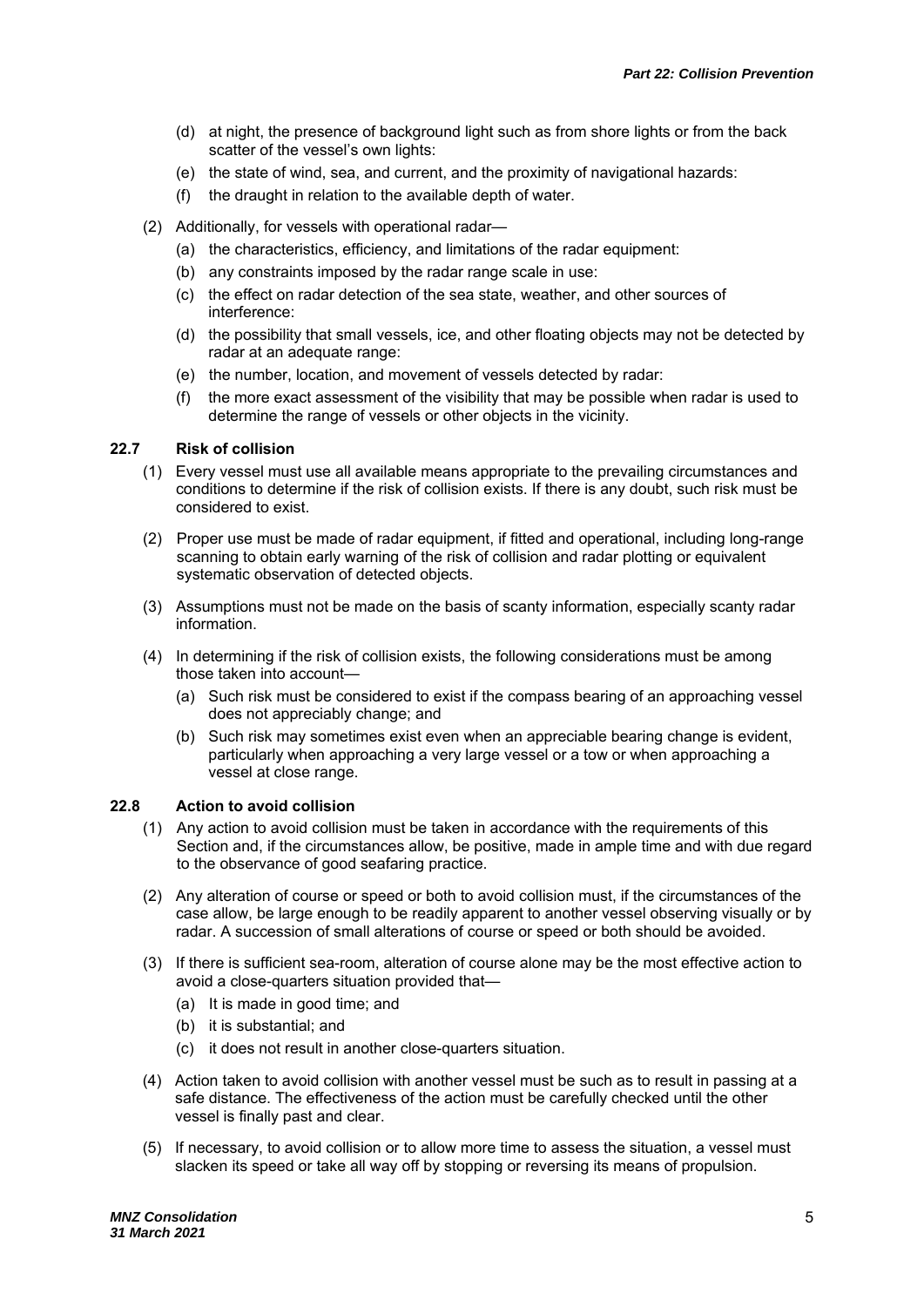- (6) (a) A vessel that, by any rules in this Part, is obliged not to impede the passage or safe passage of another vessel must, when required, take early action to allow sufficient sea-room for the safe passage of the other vessel.
	- (b) A vessel that is required not to impede the passage or safe passage of another vessel is not relieved of this obligation if approaching the other vessel so as to involve risk of collision. It must, when taking action, have full regard to the action which may be required of itself and the other vessel by this section of Part 22.
	- (c) A vessel the passage of which is not to be impeded remains fully obliged to comply with this section of Part 22 when the two vessels are approaching one another so as to involve risk of collision.

#### **22.9 Narrow channels**

- (1) A vessel proceeding along the course of a narrow channel or fairway must keep as near to the outer limit of the channel or fairway which lies on its starboard side as is safe and practicable.
- (2) A vessel of less than 20 metres in length or a sailing vessel must not impede the passage of a vessel which can safely navigate only within a narrow channel or fairway.
- (3) A vessel engaged in fishing must not impede the passage of any other vessel navigating within a narrow channel or fairway.
- (4) A vessel must not cross a narrow channel or fairway if such crossing impedes the passage of a vessel which can safely navigate only within that channel or fairway. If the vessels are in sight of one another, the latter vessel may use the following sound signal as prescribed in rule 22.34(4) if in doubt as to the intention of the crossing vessel—

At least five short and rapid blasts on the whistle. This may be supplemented by a light signal of at least five short and rapid flashes.

- (5) If vessels are in sight of each other in a narrow channel or fairway, when overtaking can take place only if the vessel to be overtaken has to take action to permit safe passing, the following provisions apply—
	- (a) the vessel intending to overtake must signal its intention by sounding one of the following sound signals prescribed in rule 22.34(3)(a) —
		- (i) two prolonged blasts followed by one short blast, to mean "I intend to overtake you on your starboard side"; or
		- (ii) two prolonged blasts followed by two short blasts, to mean "I intend to overtake you on your port side."; and
	- (b) the vessel to be overtaken must, if in agreement, sound the following signal as prescribed in rule 22.34(3)(b) and take steps to permit safe passing:

four blasts consisting of one prolonged, one short, one prolonged, one short; and

(c) if the vessel to be overtaken has any doubt, it may sound the following sound signal as prescribed in rule 22.34(4):

At least five short and rapid blasts on the whistle. This may be supplemented by a light signal of at least five short and rapid flashes.

This rule does not relieve the overtaking vessel of its obligation under rule 22.13 for overtaking vessels.

(6) A vessel nearing a bend or an area of a narrow channel or fairway where other vessels may be obscured by an intervening obstruction must navigate with particular alertness and caution, and must sound the following sound signal prescribed in rule 22.34(5):

one prolonged blast.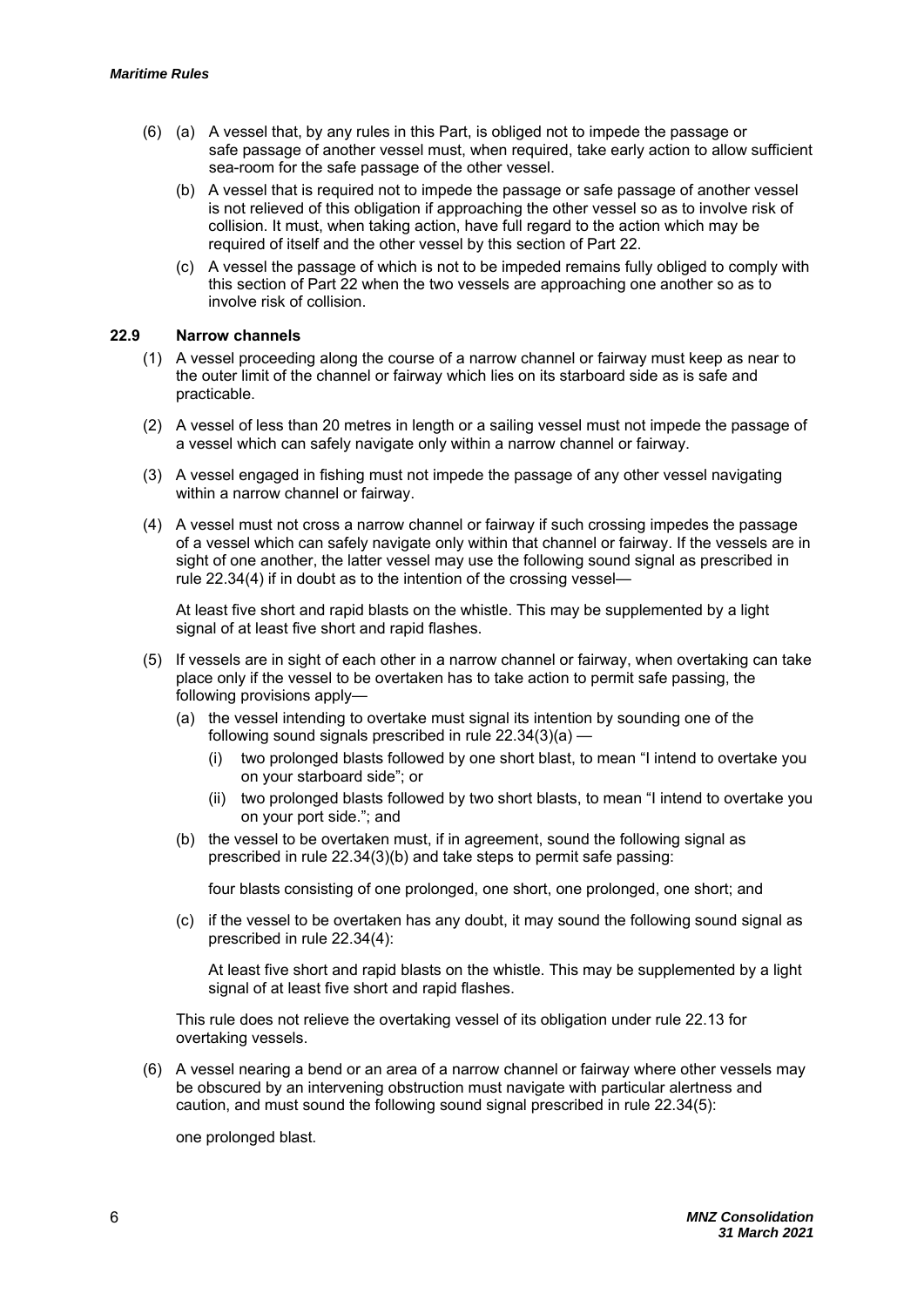Such a signal must be answered with a prolonged blast by any approaching vessel that may be within hearing around the bend or behind the intervening obstruction.

(7) Any vessel must, if the circumstances of the case allow, avoid anchoring in a narrow channel.

#### **22.10 Traffic separation schemes**

- (1) This rule applies to traffic separation schemes adopted by the International Maritime Organization but does not relieve any vessel of its obligations under any other rule in this Part.
- (2) A vessel using a traffic separation scheme must—
	- (a) proceed in the appropriate traffic lane in the general direction of traffic flow for that lane; and
	- (b) so far as practicable keep clear of a traffic separation line or separation zone; and
	- (c) normally join or leave a traffic lane at the termination of the lane; and
	- (d) when joining or leaving a traffic lane from either side, do so at as small an angle to the general direction of traffic as practicable.
- (3) So far as practicable, a vessel must avoid crossing traffic lanes. If obliged to do so it must cross on a heading as close as practicable to right angles to the general direction of traffic flow.
- (4) Subject to rule 22.10(5), a vessel must not use an inshore traffic zone when it can safely use the appropriate traffic lane within the adjacent traffic separation scheme.
- (5) A vessel may use the inshore traffic zone if it is—
	- (a) less than 20 metres in length; or
	- (b) a sailing vessel; or
	- (c) engaged in fishing; or
	- (d) *en route* to or from a port, offshore installation or structure, pilot station or any other place situated within the inshore traffic zone; or
	- (e) avoiding immediate danger.
- (6) Subject to rule 22.10(7), a vessel that is not crossing, joining, or leaving a lane must not normally enter a separation zone or cross a separation line.
- (7) A vessel may cross a separation line or enter a separation zone—
	- (a) in cases of emergency to avoid immediate danger; or
	- (b) to engage in fishing within the separation zone.
- (8) A vessel navigating in areas near the terminations of traffic separation schemes must do so with particular caution.
- (9) A vessel must as far as practicable avoid anchoring in a traffic separation scheme or in areas near its terminations.
- (10) A vessel not using a traffic separation scheme must avoid it by as wide a margin as practicable.
- (11) A vessel engaged in fishing must not impede the passage of any vessel following a traffic lane.
- (12) A vessel of less than 20 metres in length or a sailing vessel must not impede the safe passage of a power-driven vessel following a traffic lane.
- (13) The following vessels are exempted from carrying out the requirements of this rule to the extent necessary to carry out their operations—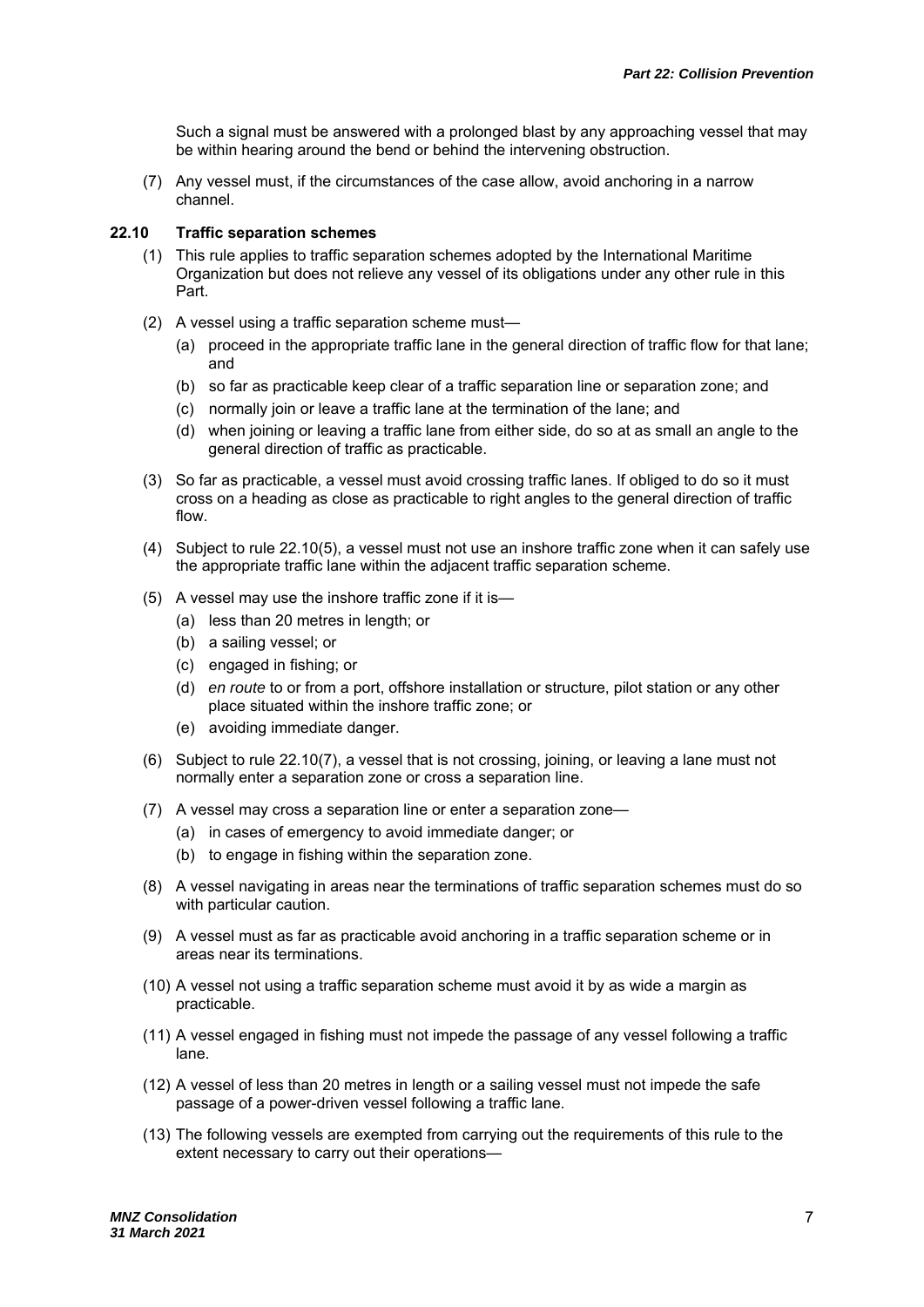- (a) a vessel restricted in its ability to manoeuvre, when engaged in an operation for the maintenance of navigational safety in a traffic separation scheme; and
- (b) a vessel restricted in its ability to manoeuvre, when engaged in an operation for the laying, servicing, or picking up of a submarine cable within a traffic separation scheme.

#### **Subsection 2 – Conduct of vessels in sight of one another**

#### **22.11 Application of subsection 2**

This subsection applies to vessels in sight of one another.

#### **22.12 Sailing vessels**

- (1) For the purpose of rule 22.12 the windward side is defined as—
	- (a) in the case of a square-rigged vessel, the side opposite to that on which the largest fore and aft sail is carried; or
	- (b) in any other case, the side opposite to that on which the mainsail is carried.
- (2) When two sailing vessels are approaching one another so as to involve risk of collision, one must keep out of the way of the other as follows—
	- (a) when each has the wind on a different side, the vessel which has the wind on the port side must keep out of the way of the other;
	- (b) when both have the wind on the same side, the vessel which is to windward must keep out of the way of the vessel which is to leeward;
	- (c) if a vessel with the wind on the port side sees a vessel to windward and cannot determine with certainty whether the other vessel has the wind on the port or starboard side, it must keep out of the way of the other.
- (3) Sailing vessels when operating propelling machinery must obey the rules for a power-driven vessel.

#### **22.13 Overtaking**

- (1) Despite anything contained in subsections 1 and 2 of section 1 of this Part, any vessel overtaking any other must keep out of the way of the vessel being overtaken.
- (2) A vessel will be considered to be overtaking when coming up to another vessel from a direction of more than 22.5 degrees abaft its beam, that is, in such a position where at night the sternlight, but neither of the sidelights of the vessel being overtaken, would be visible.
- (3) When a vessel is in any doubt as to whether it is overtaking another, it must assume that it is and act accordingly.
- (4) Any subsequent alteration of bearing between the two vessels—
	- (a) does not make the overtaking vessel a crossing vessel within the meaning of this Part; and
	- (b) does not relieve the overtaking vessel of its duty to keep clear of the overtaken vessel until it is finally past and clear.

#### **22.14 Head-on situation**

- (1) When two power-driven vessels are meeting on reciprocal or nearly reciprocal courses so as to involve risk of collision, each must alter its course to starboard so that each passes on the port side of the other.
- (2) Such a situation will be considered to exist when a vessel sees the other ahead or nearly ahead and—
	- (a) by night, the masthead lights of the other vessel are in line or nearly in line and/or both sidelights are visible; or
	- (b) by day, the corresponding aspect of the other vessel is observed.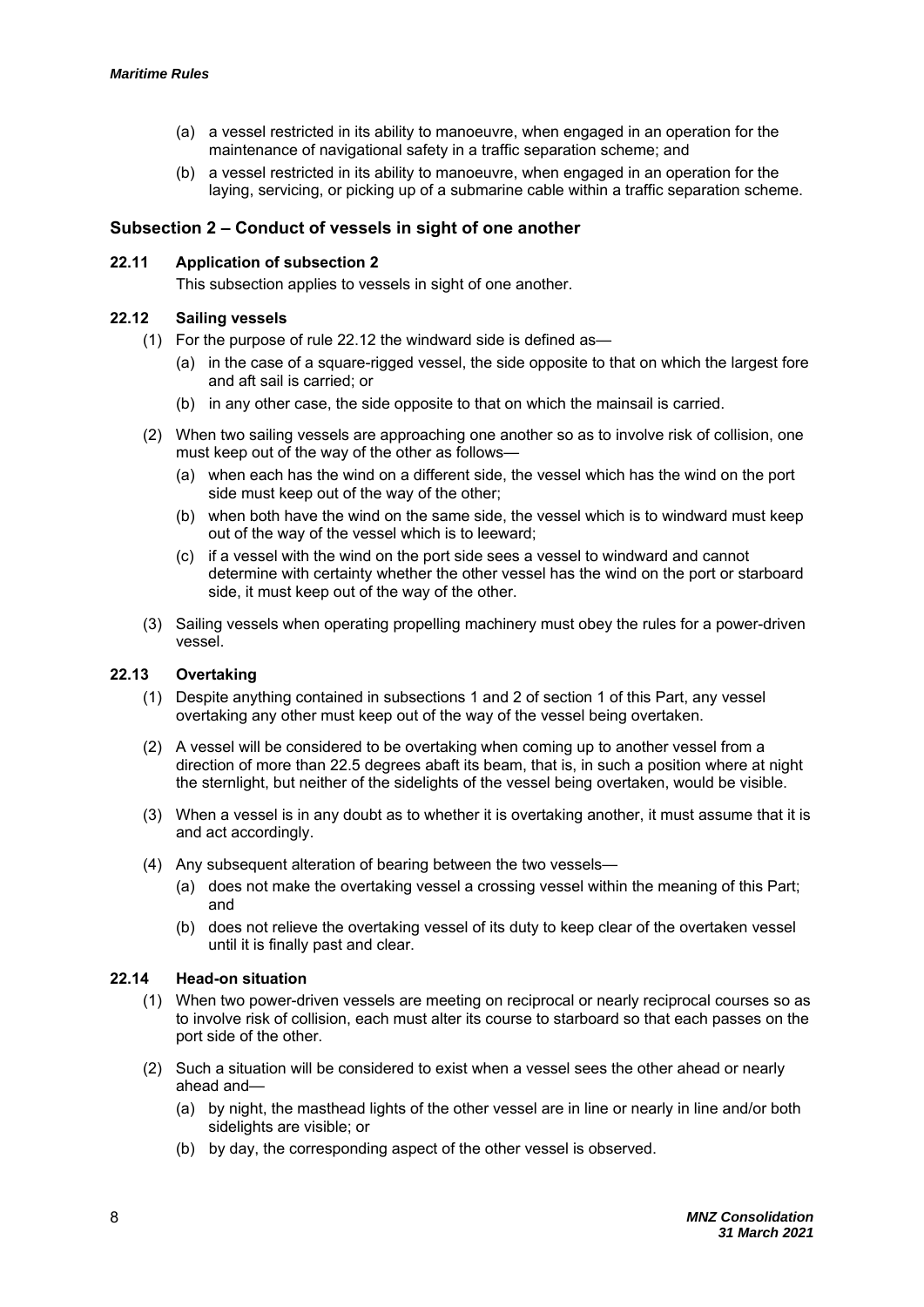(3) When a vessel is in any doubt as to whether such a situation exists, it must assume that it does and act accordingly.

#### **22.15 Crossing situation**

When two power-driven vessels are crossing so as to involve risk of collision, the vessel which has the other on its own starboard side must keep out of the way. The vessel required to keep out of the way must, if the circumstances of the case allow, avoid crossing ahead of the other vessel.

#### **22.16 Action by give-way vessel**

Every vessel which is directed to keep out of the way of another vessel must, so far as possible, take early and substantial action to keep well clear.

#### **22.17 Action by stand-on vessel**

- (1) If one of two vessels is to keep out of the way, the other must keep its course and speed.
- (2) As soon as it becomes apparent to the stand-on vessel that the vessel required to give way is not taking appropriate action in compliance with this Part—
	- (a) it may take action to avoid collision by its manoeuvre alone; and
	- (b) if it is a power-driven vessel in a crossing situation, if the circumstances of the case allow, it must not alter course to port for a vessel on its own port side.
- (3) When, from any cause, the stand-on vessel finds itself so close that collision cannot be avoided by the action of the give-way vessel alone, it must take whatever action will best avoid collision.
- (4) This rule does not relieve the give-way vessel of its obligation to keep out of the way.

#### **22.18 Responsibilities between vessels**

Except where rules 22.9 (narrow channels), 22.10 (traffic separation schemes), and 22.13 (overtaking) require otherwise, the following rules apply—

- (1) a power-driven vessel underway must keep out of the way of—
	- (a) a vessel not under command:
	- (b) a vessel restricted in its ability to manoeuvre:
	- (c) a vessel engaged in fishing:
	- (d) a sailing vessel or a vessel under oars; and
- (2) a sailing vessel underway must keep out of the way of—
	- (a) a vessel not under command:
	- (b) a vessel restricted in its ability to manoeuvre:
	- (c) a vessel engaged in fishing; and
- (3) a vessel engaged in fishing when underway must, so far as possible, keep out of the way of—
	- (a) a vessel not under command:
	- (b) a vessel restricted in its ability to manoeuvre; and
- (4) (a) any vessel other than a vessel not under command or a vessel restricted in its ability to manoeuvre must, if the circumstances of the case allow, avoid impeding the safe passage of a vessel constrained by its draught exhibiting either or both of the following signals as prescribed in rule 22.28:
	- (i) three all-round red lights in a vertical line:
	- (ii) a black cylinder; and
	- (b) a vessel constrained by its draught must navigate with particular caution and have full regard to that special condition.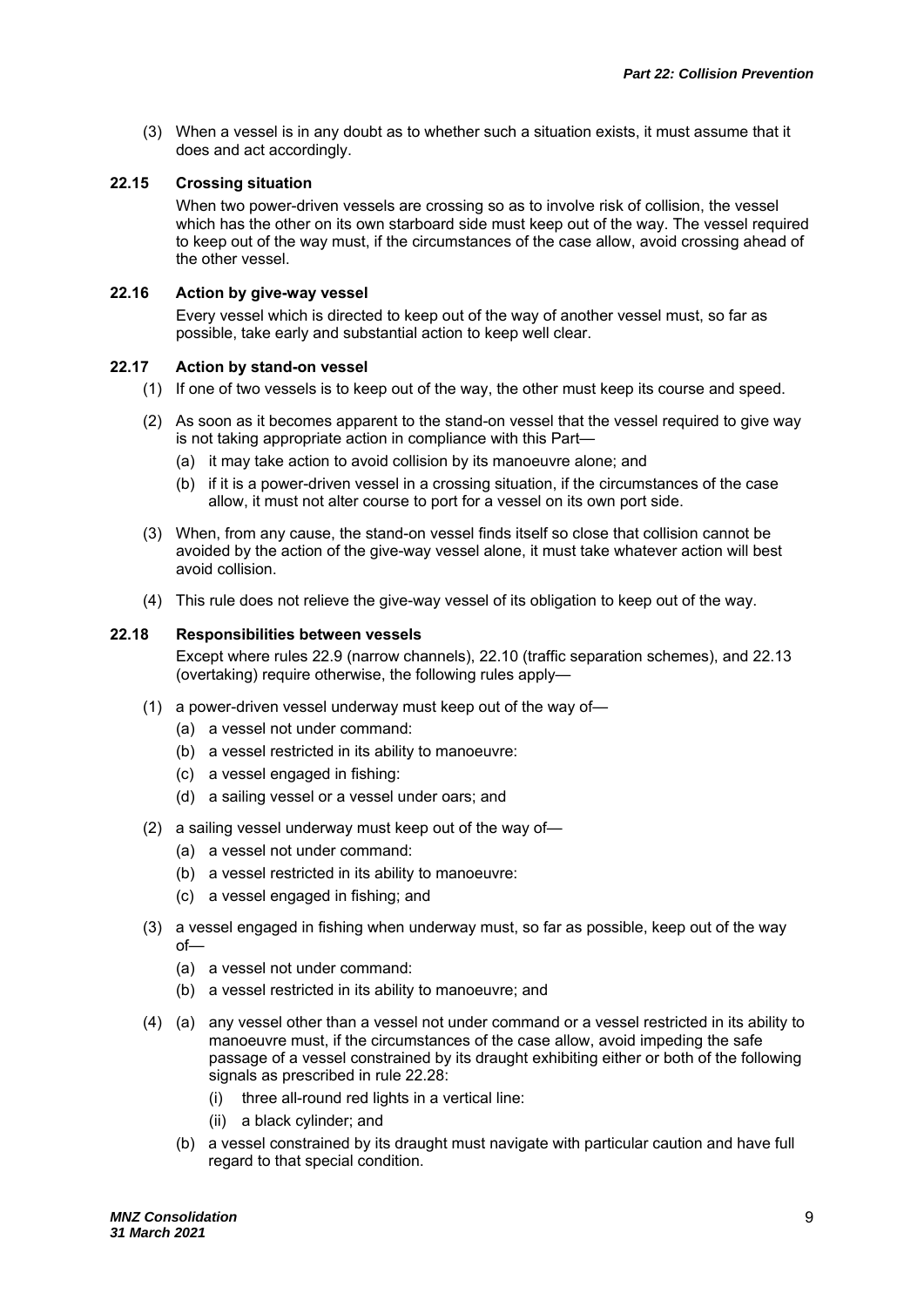- (5) A seaplane on the water must, in general, keep well clear of all vessels and avoid impeding their navigation. However, if the risk of collision exists, the seaplane must comply with the rules of this section.
- (6) A WIG craft when taking off, landing or in flight near the surface of the water, must keep well clear, and avoid impeding the navigation, of all other vessels.
- (7) A WIG craft operating on the surface of the water, must comply with the provisions of this Section for a power-driven vessel.

#### **Subsection 3 – Conduct of vessels in restricted visibility**

#### **22.19 Conduct of vessels in restricted visibility**

- (1) This subsection applies to vessels not in sight of one another when navigating in or near an area of restricted visibility.
- (2) Every vessel must proceed at a safe speed adapted to the prevailing circumstances and conditions of restricted visibility.
- (3) A power-driven vessel must have its engines ready for immediate manoeuvre.
- (4) Every vessel must have due regard to the prevailing circumstances and conditions of restricted visibility when complying with subsection 1 of this section.
- (5) (a) A vessel which detects by radar alone the presence of another vessel must determine whether a close-quarters situation is developing and must determine if risk of collision exists. If so, it must take avoiding action in ample time.
	- (b) if such action consists of an alteration of course, the following must, as far as possible, be avoided:
		- (i) an alteration of course to port for a vessel forward of the beam, other than for a vessel being overtaken; and
		- (ii) an alteration of course towards a vessel abeam or abaft the beam.
- (6) Except where it has been determined that there is no risk of collision, every vessel that—
	- (a) hears the fog signal of another vessel apparently forward of its beam; or

(b) cannot avoid a close-quarters situation with another vessel forward of its beam, must—

- (c) reduce its speed to the minimum at which it can be kept on its course; and
- (d) if necessary, take all way off; and
- (e) in any event navigate with extreme caution until the danger of collision is over.

#### **Section 2 - Lights and shapes**

#### **22.20 Application of section 2**

- (1) This section is to be complied with in all weathers.
- (2) Lights required by this section are to be exhibited from sunset to sunrise. During this time the only other lights which may be exhibited are those lights which—
	- (a) cannot be mistaken for lights specified in this Part; and
	- (b) do not impair the visibility or distinctive character of lights specified in the rule; and
	- (c) do not interfere with the keeping of a proper look-out.
- (3) The lights specified must, if carried, also be exhibited during the day in restricted visibility. They may also be exhibited in all other circumstances where it is considered necessary.
- (4) The rules concerning shapes must be complied with by day.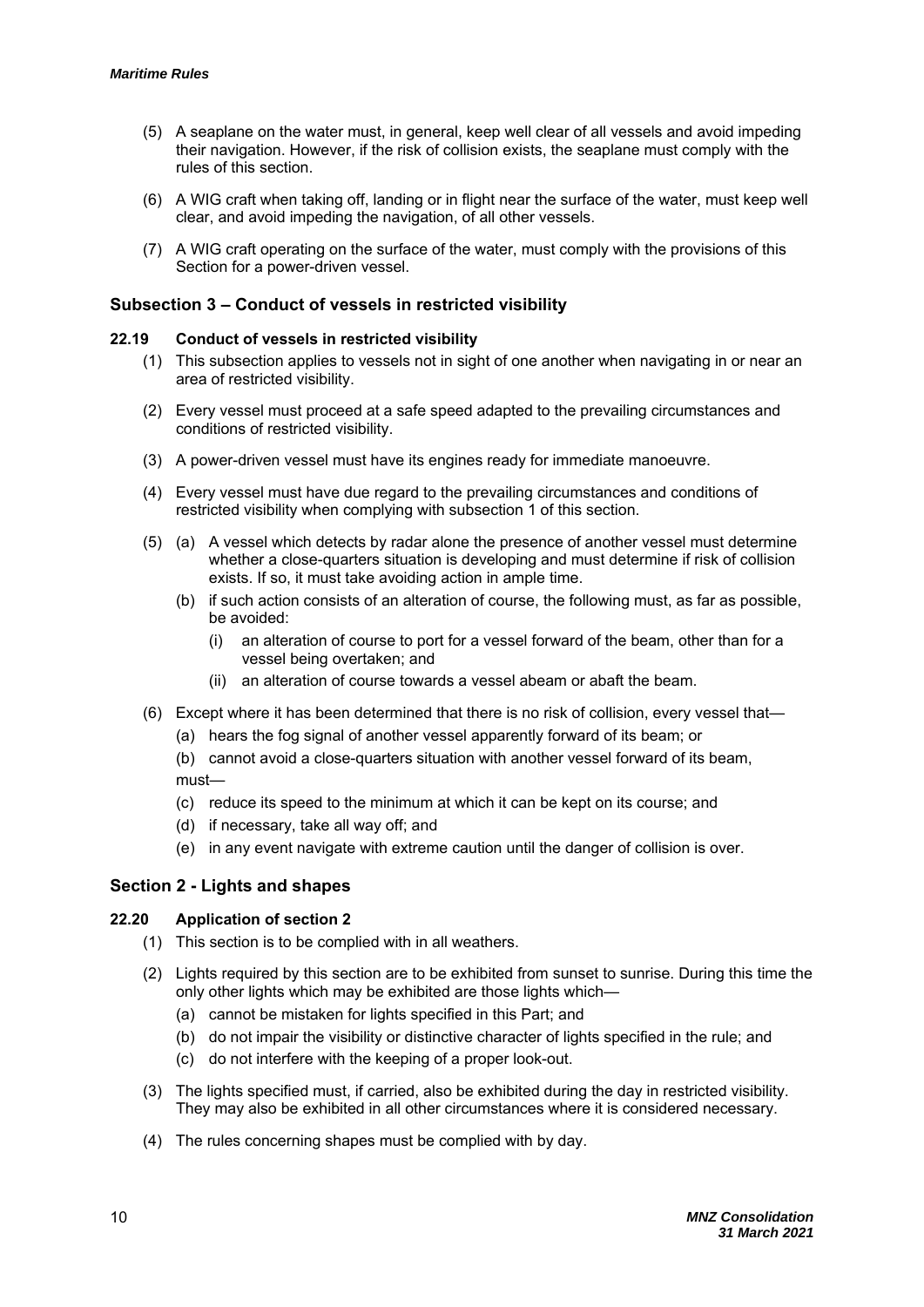(5) The lights and shapes specified in this rule must comply with the provisions of Appendix 1 of this Part.

#### **22.21 Definitions relating to Section 2**

In this section—

**all-round light** means a light showing an unbroken arc over the horizon of 360 degrees:

**flashing light** means a light flashing at regular intervals at a frequency of 120 flashes or more per minute:

**masthead light** means a white light placed over the fore and aft centreline of the vessel showing an unbroken light over an arc of the horizon of 225 degrees and fixed to show the light from right ahead to 22.5 degrees (2 points) abaft the beam on both sides of the vessel:

**sidelights** means a green light on the starboard side and a red light on the port side each showing an unbroken light over an arc of the horizon of 112.5 degrees and fixed to show the light from right ahead to 22.5 degrees (2 points) abaft the beam on its respective side.

In a vessel of less than 20 metres in length the sidelights may be combined in one lantern carried on the fore and aft centreline of the vessel:

**sternlight** means a white light placed as close as practicable to the stern showing an unbroken light over an arc of the horizon of 135 degrees and so fixed to show the light from right aft for 67.5 degrees (6 points) on both sides of the vessel:

**towing light** means a yellow light having the same characteristics as the sternlight.

#### **22.22 Visibility of lights**

Lights must have an intensity as specified in Appendix 1 of this Part. They must be visible at the following minimum ranges.

(1) In vessels of 50 metres or more in length—

a masthead light, 6 miles:

- a sidelight, 3 miles:
- a sternlight, 3 miles:
- a towing light, 3 miles:

a white, red, green or yellow all-round light, 3 miles.

(2) In vessels of 20 metres or more in length but less than 50 metres in length—

a masthead light, 5 miles:

a sidelight, 2 miles:

a sternlight, 2 miles:

a towing light, 2 miles:

a white, red, green, or yellow all-round light, 2 miles.

- (3) In vessels of 12 metres or more in length but less than 20 metres in length
	- a masthead light, 3 miles:
	- a sidelight, 2 miles:
	- a sternlight, 2 miles:

a towing light, 2 miles:

- a white, red, green or yellow all-round light, 2 miles
- (4) In vessels of less than 12 metres in length a masthead light, 2 miles: a sidelight, 1 mile: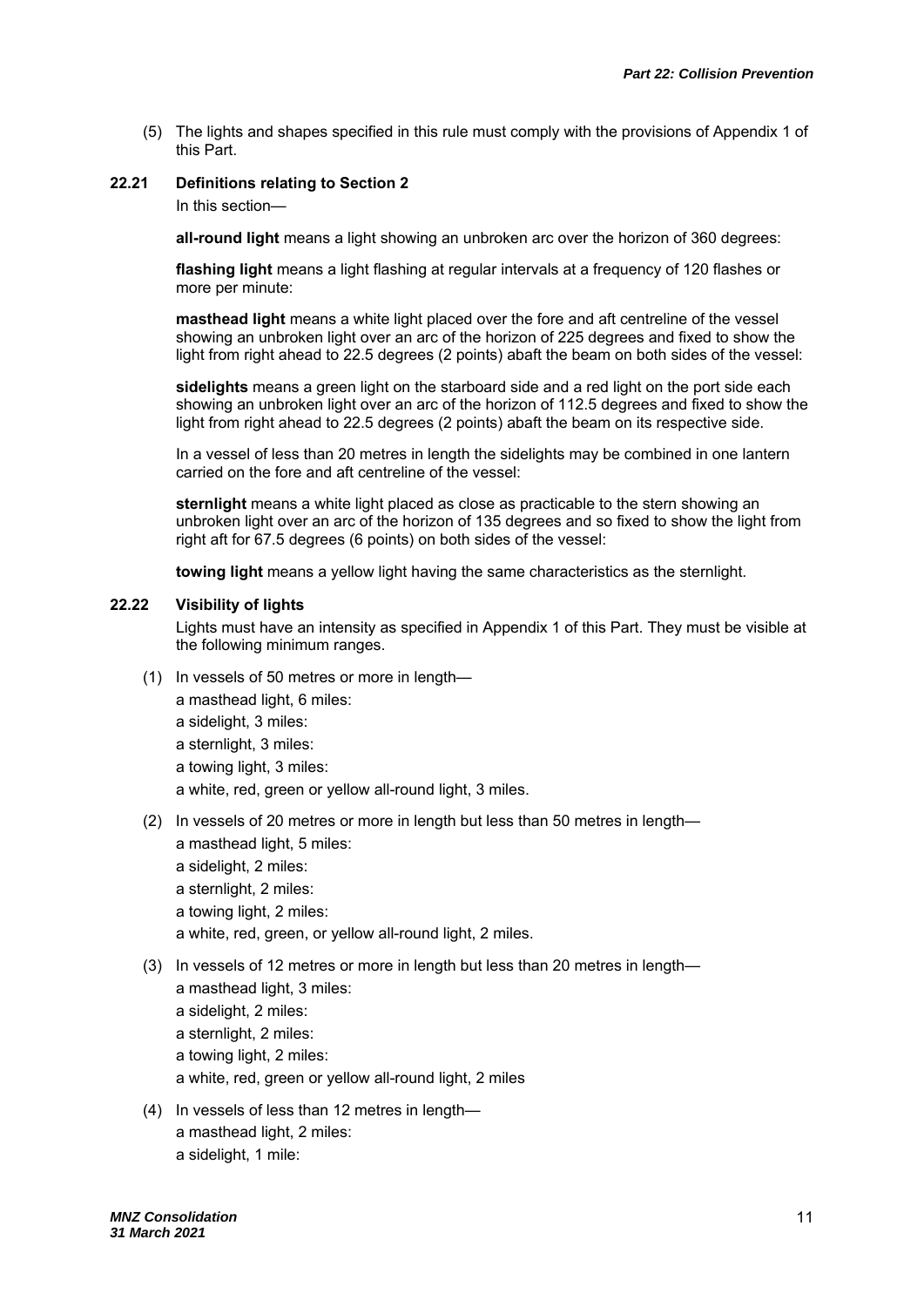a sternlight, 2 miles: a towing light, 2 miles: a white, red, green or yellow all-round light, 2 miles.

- (5) In inconspicuous, partly submerged vessels, or objects being towed a white all-round light, 3 miles.
- (6) The signal light prescribed under rule 22.34 for signalling a manoeuvre a white all-round light, 5 miles.

#### **22.23 Power-driven vessels underway**

- (1) Subject to 22.23(3), a power-driven vessel underway must exhibit—
	- (a) a masthead light forward; and
	- (b) a second masthead light abaft of and higher than the forward one,

EXCEPT that a vessel of less than 50 metres in length is not obliged to exhibit such light but may do so; and

- (c) sidelights; and
- (d) a sternlight.
- (2) In addition to the lights prescribed in rule 22.23(1), an all-round flashing yellow light must be exhibited by—
	- (a) air cushion vessels operating in the non-displacement mode; and
	- (b) high speed vessels whilst operating within enclosed water limits at or above a speed of 25 knots.
- (3) Instead of exhibiting the lights prescribed in subrule (1), a power-driven vessel—
	- (a) of less than 12 metres in length may exhibit an all-round white light and sidelights; and
	- (b) of less than 7 metres in length, whose maximum speed does not exceed 7 knots, may exhibit an all-round light and must, if practicable, exhibit sidelights.
- (4) In addition to the lights prescribed in rule 22.23(1), a WIG craft must and may only exhibit a high-intensity all-round flashing red light when—
	- (a) taking off;
	- (b) landing; or
	- (c) in flight near the surface of the water.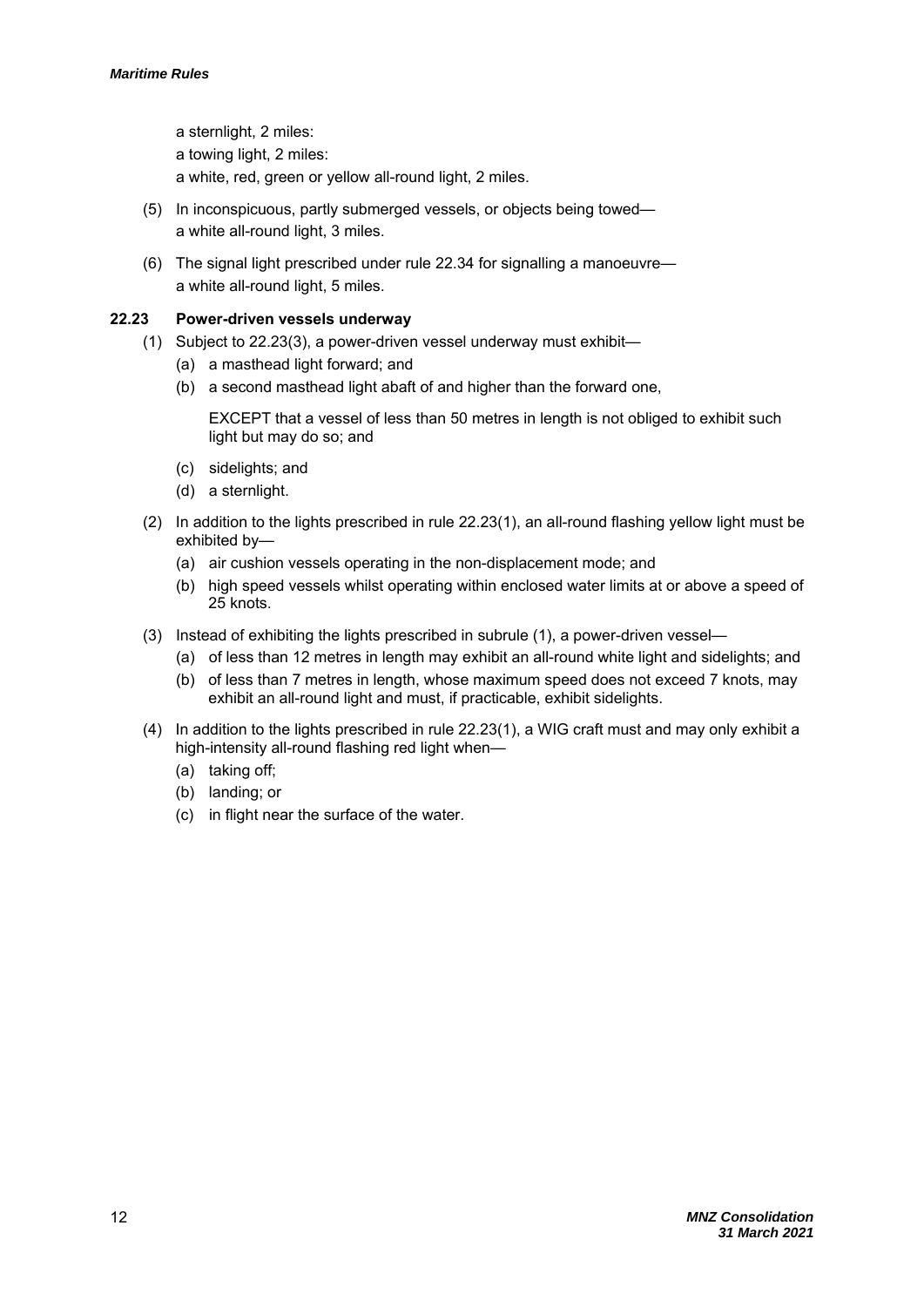#### **22.24 Towing and pushing**

- (1) When towing, a power-driven vessel must exhibit—
	- (a) instead of either of the masthead lights prescribed in rule 22.23(1)(a) and (b), two masthead lights in a vertical line,

EXCEPT that when the length of tow exceeds 200 metres measured from the stern of the towing vessel to the after end of the tow, 3 such lights in a vertical line must be carried; and

- (b) sidelights; and
- (c) a sternlight; and
- (d) a towing light in a vertical line above the sternlight; and
- (e) when the length of tow exceeds 200 metres, a black diamond shape where it can best be seen; and
- (f) if the towing operation is such that it severely restricts the towing vessel and its tow in their ability to deviate from their course, in addition—
	- (i) three all-round lights in a vertical line where they can best be seen the highest and lowest being red and the middle one white; and
	- (ii) three black shapes in a vertical line where they can best be seen the highest and lowest being balls and the middle one a diamond. (rule 22.27(3)).
- (2) When a pushing vessel and a vessel being pushed ahead are rigidly connected in a composite unit, they will be regarded as a power-driven vessel and must exhibit the lights prescribed in rule 22.23 for such vessels.
- (3) A power-driven vessel when pushing ahead or towing alongside, other than a composite unit must exhibit—
	- (a) instead of either of the masthead lights prescribed in rule 22.23(1)(a) and (b), two masthead lights in a vertical line; and
	- (b) sidelights; and
	- (c) a sternlight; and
	- (d) if the towing operation is such that it severely restricts the towing vessel and its tow in their ability to deviate from their course, in addition—
		- (i) three all-round lights in a vertical line where they can best be seen the highest and lowest being red and the middle one white;
		- (ii) three black shapes in a vertical line where they can best be seen the highest and lowest being balls and the middle one a diamond (rule 22.27(3)).
- (4) A vessel or object being towed, other than an inconspicuous, partly submerged vessel or object, or combination of such vessels or objects, must exhibit—
	- (a) sidelights; and
	- (b) a sternlight; and
	- (c) when the length of tow exceeds 200 metres, a black diamond shape where it can best be seen.

Where from any sufficient cause it is impracticable for a vessel or object being towed to exhibit the lights or shapes prescribed, all possible measures must be taken to light the tow or at least to indicate its presence.

- (5) Any number of vessels being towed alongside or pushed in a group must be lighted as one vessel and—
	- (a) a vessel being pushed ahead, not being part of a composite unit, must exhibit sidelights at the forward end; and
	- (b) a vessel being towed alongside must exhibit a sternlight and, at the forward end, sidelights.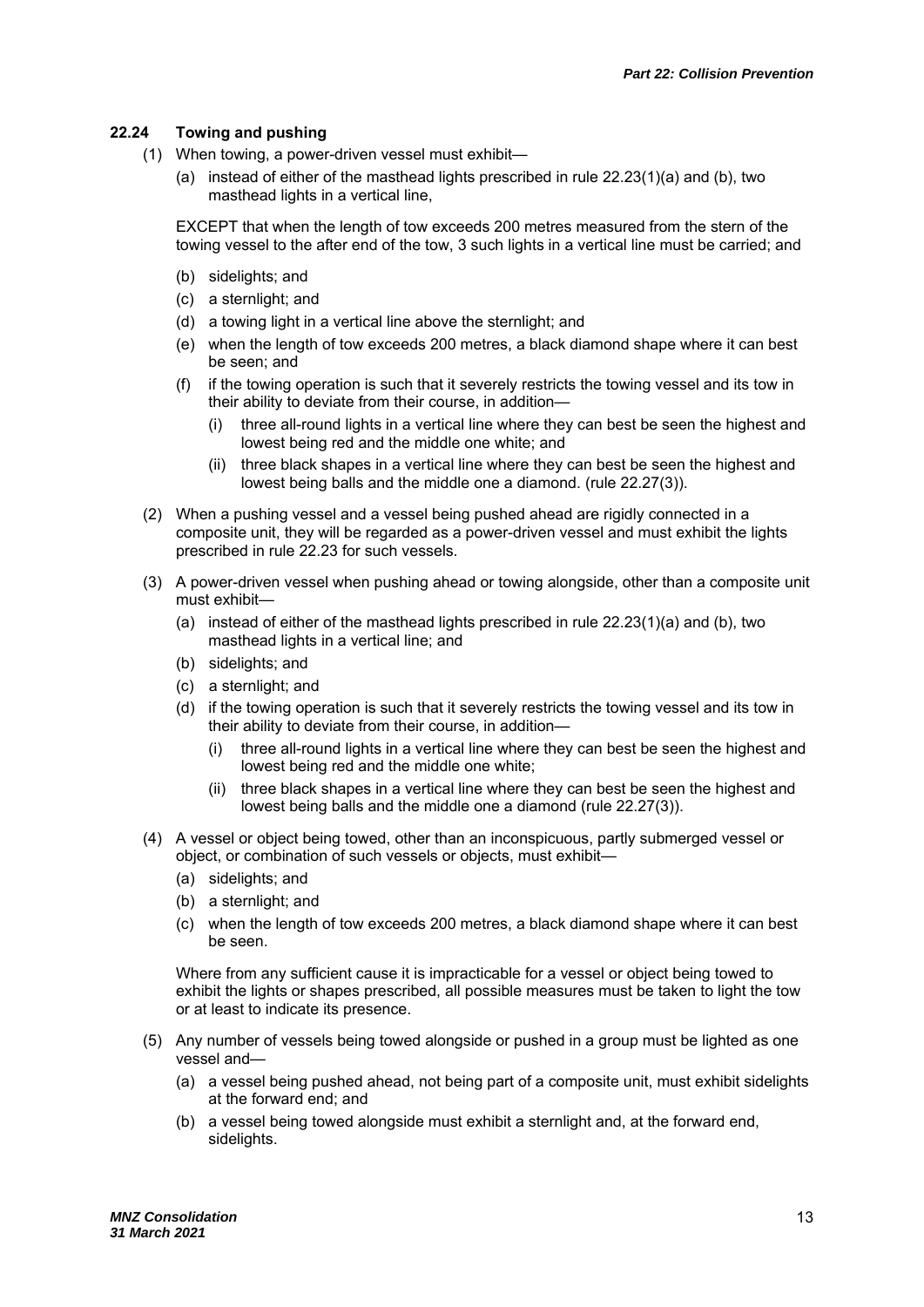- (6) An inconspicuous, partly submerged vessel or object, or combination of such vessels or objects being towed, must exhibit—
	- (a) if it is less that 25 metres in breadth
		- one all-round white light at or near the forward end except in the case of dracones, which need not exhibit a light at or near the forward end; and
		- (ii) one all-round white light at or near the after end; and
	- (b) if it is 25 metres or more in breadth, 2 additional all-round white lights at or near the extremities of its breadth; and
	- (c) if the length of towed object exceeds 100 metres, additional all-round white lights so that the distance between lights does not exceed 100 metres; and
	- (d) a black diamond at or near the aftermost extremity of the last vessel or object being towed, and if the length of tow exceeds 200 metres, an additional black diamond shape where it can best be seen, and located as far forward as practicable.
- (7) If it is impracticable for a vessel or object being towed to exhibit the lights or shapes prescribed, all possible measures must be taken to light the tow or at least indicate its presence.
- (8) Where from any sufficient cause it is impracticable for a vessel not normally engaged in towing operations to display the lights for a towing or pushing ahead or towing alongside vessel (rule 22.24(1) or 22.24(3)), that vessel is not required to exhibit those lights when engaged in towing another vessel in distress or otherwise in need of assistance.

All possible measures must be taken to indicate the relationship between the towing vessel and the tow as authorised in rule 22.36 "Signals to attract attention", in particular by illuminating the tow line.

#### **22.25 Sailing vessels underway and vessels under oars**

- (1) A sailing vessel underway must exhibit:
	- (a) sidelights; and
	- (b) a sternlight.

A sailing vessel of less than 20 metres in length may combine the sidelights and sternlight into 1 tricoloured lantern carried at or near the top of the mast where it can best be seen.

(2) In addition to the lights required in rule 22.25(1), a sailing vessel underway may exhibit at or near the top of the mast, where they can best be seen, two all-round lights in a vertical line. The upper must be red and the lower green,

BUT these lights must not be exhibited in conjunction with the tricoloured lantern.

(3) (a) A sailing vessel of less than 7 metres in length must, if practicable, exhibit the sidelights and sternlight as prescribed in rule 22.25(1),

BUT if it does not do so, it must have ready an electric torch or lighted lantern showing a white light which must be exhibited in sufficient time to prevent collision.

(b) A vessel under oars may exhibit the lights prescribed in this rule for sailing vessels,

BUT if it does not do so, it must have ready an electric torch or lighted lantern showing a white light which must be exhibited in sufficient time to prevent collision.

(4) A vessel proceeding under sail when also being propelled by machinery must exhibit a black conical shape, apex downwards, forward where it can best be seen. At night it must exhibit the lights for a power-driven vessel prescribed in rule 22.23 instead of those prescribed in rule 22.25.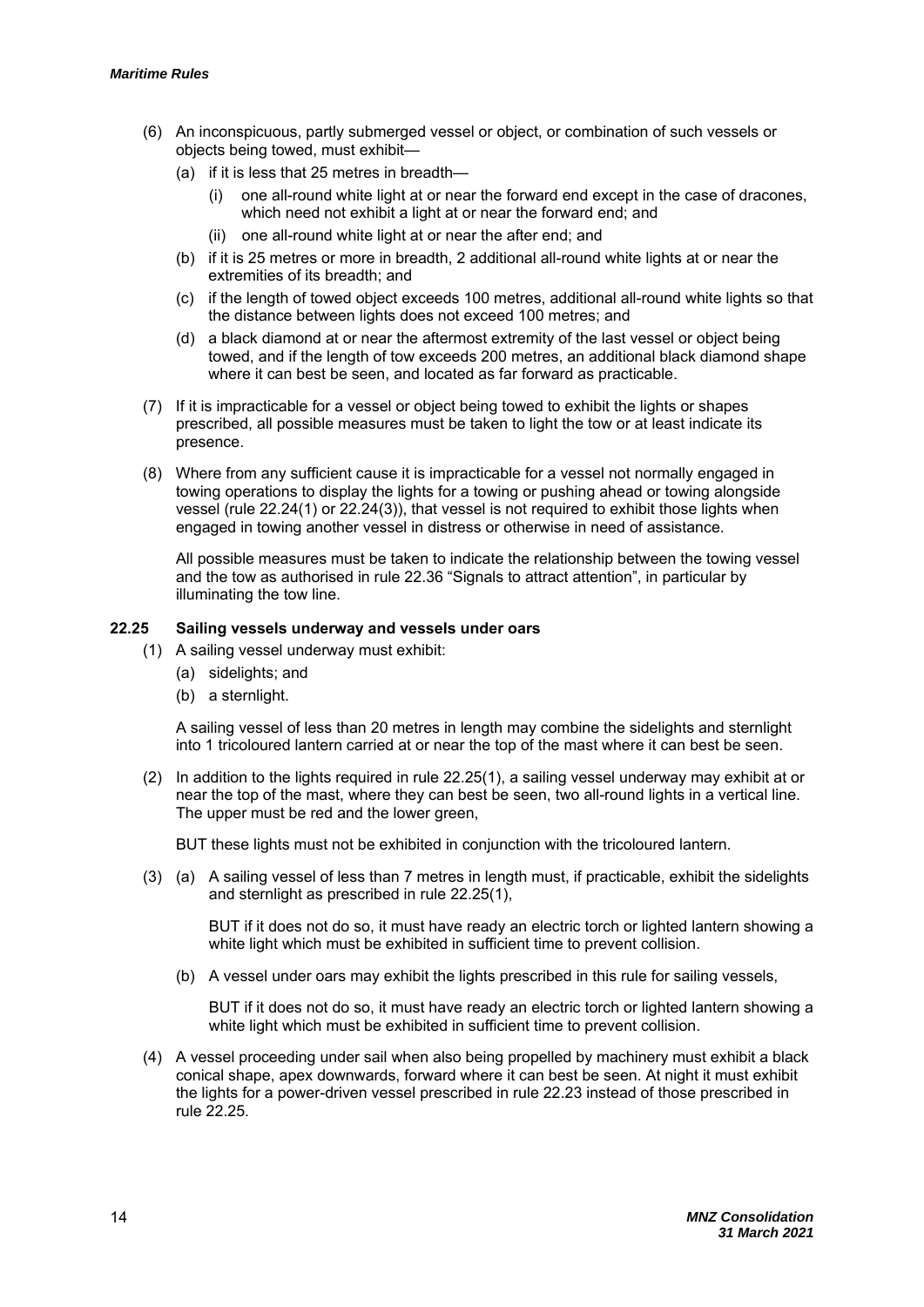#### **22.26 Fishing vessels**

- (1) A vessel engaged in fishing, whether underway or at anchor, must exhibit only the lights and shapes prescribed in rule 22.26.
- (2) A vessel engaged in trawling must exhibit—
	- (a) (i) two all-round lights in a vertical line, the upper being green and the lower white; or
		- (ii) a black shape consisting of two cones with their apexes together in a vertical line one above the other; and
	- (b) a masthead light abaft of and higher than the all-round green light,

BUT a vessel of less than 50 metres in length is not obliged to exhibit such a light but may choose to do so; and

- (c) when making way through the water, in addition to the lights prescribed in this paragraph, sidelights and a sternlight.
- (3) A vessel engaged in fishing other than trawling must exhibit—
	- (a) (i) two all-round lights in a vertical line, the upper being red and the lower white; or
		- (ii) a black shape consisting of two cones with their apexes together in a vertical line one above the other; and
	- (b) when there is outlying gear extending more than 150 metres horizontally from the vessel:
		- (i) an all-round white light; or
		- (ii) a cone apex upwards in the direction of the gear; and
	- (c) in addition, when making way through the water, sidelights and a sternlight.
- (4) The additional signals described in Appendix 2 to this rule apply to a vessel engaged in fishing in close proximity to other vessels engaged in fishing.
- (5) When not engaged in fishing, a vessel must not exhibit the lights or shapes prescribed by this rule, but only those prescribed for a vessel of its length.

#### **22.27 Vessels not under command or restricted in their ability to manoeuvre**

- (1) A vessel not under command must exhibit—
	- (a) two all-round red lights in a vertical line where they can best be seen; and
	- (b) two black balls or similar shapes in a vertical line where they can best be seen; and
	- (c) when making way through the water, sidelights and a sternlight.
- (2) A vessel restricted in its ability to manoeuvre, other than a vessel engaged in mine clearance operations, must exhibit—
	- (a) three all-round lights in a vertical line where they can best be seen, the highest and lowest being red and the middle one white; and
	- (b) three black shapes in a vertical line where they can best be seen the highest and lowest of these shapes being balls and the middle one a diamond; and
	- (c) when making way through the water, a masthead light or lights, sidelights, and a sternlight; and
	- (d) when at anchor, the light, lights, or shape prescribed in rule 22.30 for vessels at anchor.
- (3) A power-driven vessel engaged in a towing operation which severely restricts the towing vessel and its tow in their ability to deviate from their course must display the lights or shapes prescribed in rules 22.24(1) and 22.27(2)(a) and (b).
- (4) A vessel engaged in dredging or underwater operations, which restrict its ability to manoeuvre, must exhibit the lights and shapes prescribed in rule 22.27(2)(a), (b), and (c).

In addition, when an obstruction exists, it must exhibit—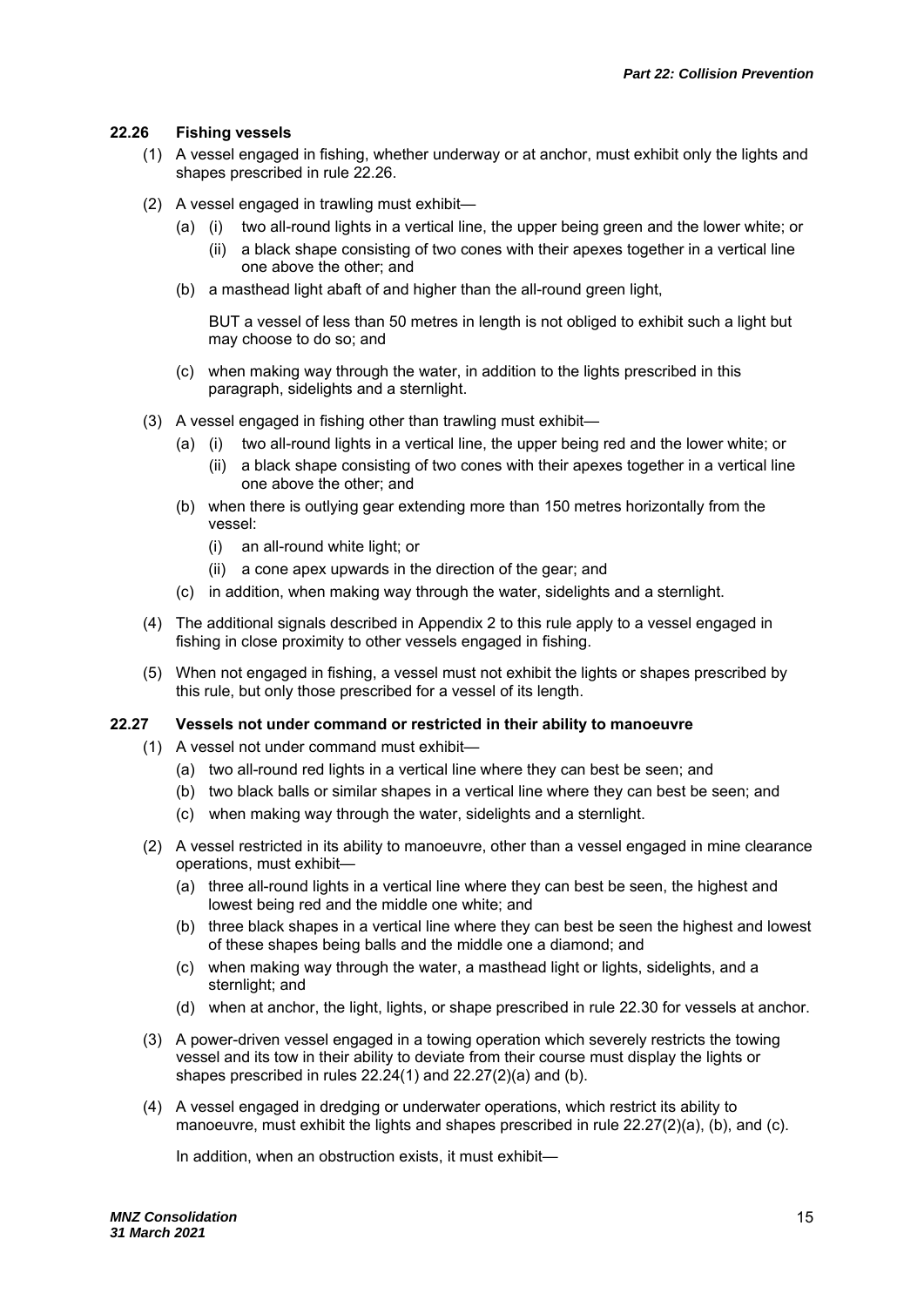- (a) two all-round red lights or two black balls in a vertical line to indicate the side on which the obstruction exists; and
- (b) two all-round green lights or two black diamonds in a vertical line to indicate the side on which the vessel may pass; and
- (c) when at anchor, the lights or shapes prescribed in this paragraph instead of the lights or shapes prescribed in rule 22.30 for vessels at anchor.
- (5) If the size of a vessel engaged in diving operations makes it impracticable to exhibit all lights and shapes prescribed in rule 22.27(4), the following must be exhibited—
	- (a) three all-round lights in a vertical line where they can best be seen the highest and lowest being red and the middle light white; and
	- (b) a rigid replica of the International Code flag "A" of—
		- (i) not less than one metre in height; or
		- (ii) in the case of a New Zealand ship of less than six metres in length operating in New Zealand waters, not less than 0.6 metres in height,

with measures taken to ensure its all-round visibility.

(6) A vessel engaged in mine clearance operations must display the following lights in addition to the lights prescribed in rule 22.23 or rule 22.30 for a power-driven vessel underway or at anchor—

three all-round green lights or three black balls.

One of these lights or shapes must be exhibited near the foremast head and one at each end of the fore yard. These lights or shapes indicate that it is dangerous for another vessel to approach within 1000 metres of the mine clearance vessel.

(7) Vessels of less than 12 metres in length, except those involved in diving operations, are not required to exhibit the lights and shapes of rule 22.27.

#### **22.28 Vessels constrained by their draught**

A vessel constrained by its draught may, in addition to the lights prescribed for power-driven vessels in rule 22.23, exhibit where they can best be seen, three all-round red lights in a vertical line or a black cylinder.

#### **22.29 Pilot vessels**

- (1) A vessel engaged in pilotage duties must exhibit at or near the masthead, two all-round lights in a vertical line, the upper being white and the lower red, and
	- (a) when underway, sidelights and a sternlight; and
	- (b) when at anchor the light, lights or shape prescribed in rule 22.30 for vessels at anchor.
- (2) A pilot vessel when not engaged on pilotage duties must exhibit the lights or shapes prescribed for a vessel of its length.

#### **22.30 Anchored vessels and vessels aground**

- (1) A vessel at anchor must exhibit where it can best be seen—
	- (a) in the fore part, an all-round white light or one black ball; and
	- (b) another all-round white light at or near the stern at a lower level than the light in the fore part;

BUT if the vessel is less than 50 metres in length it may exhibit an all-round white light where it can best be seen instead of the lights referred to in subparagraphs (a) and (b) of this paragraph.

(2) A vessel of 100 metres or more in length must also use the available working or equivalent lights to illuminate its decks when at anchor. Any other vessel at anchor may do so also.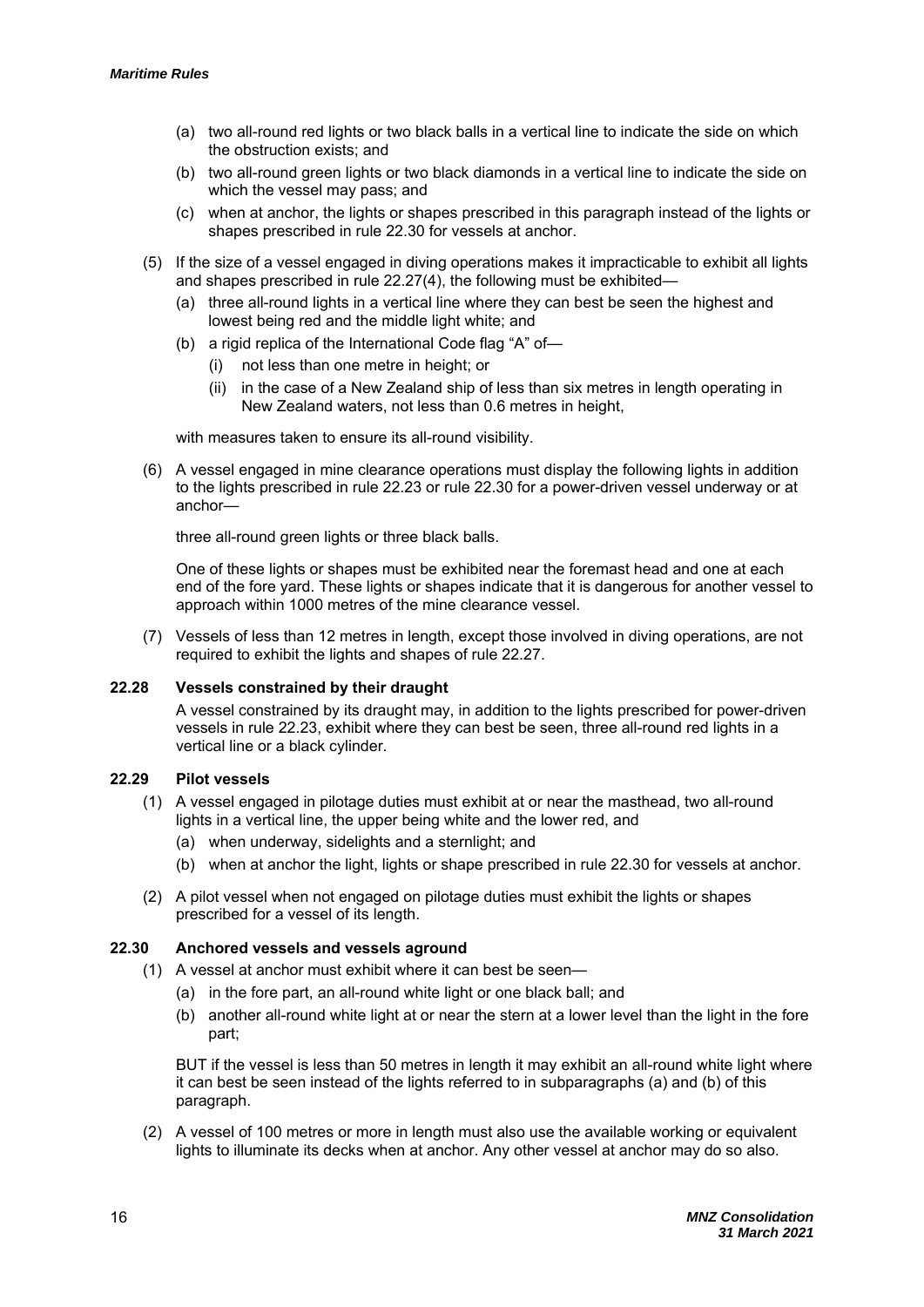- (3) A vessel of less than 7 metres in length at anchor, not in or near a narrow channel, fairway, anchorage, or where other vessels normally navigate, is not required to exhibit the shape prescribed for a vessel at anchor.
- (4) A vessel aground must exhibit the white light or lights for a vessel at anchor prescribed in rule 22.30 (1), and in addition, where they can best be seen—
	- (a) two all-round red lights in a vertical line; and
	- (b) three black balls in a vertical line.
- (5) A vessel of less than 12 metres in length, when aground, is not required to exhibit the lights or shapes prescribed in 22.30(4) for a vessel aground.

#### **22.31 Seaplanes and WIG Craft**

Except as prescribed in rule 22.23(4), if it is not practicable to exhibit any of the lights or shapes prescribed in this Section, a seaplane or WIG craft may exhibit lights and shapes that are as similar, in characteristics and position, as possible.

#### **Section 3 - Sound and light signals**

**22.32 Definitions Relating to This Section** 

In this section—

**prolonged blast** means a blast of from four to six seconds duration:

**short blast** means a blast of about one second's duration:

**whistle** means any sound signalling appliance capable of producing the prescribed blasts and which complies with the specifications in Appendix 3 to this rule.

#### **22.33 Equipment for sound signals**

- (1) Every vessel of—
	- (a) 12 metres or more but less than 20 metre in length must be provided with a whistle;
	- (b) 20 metres or more but less than 100 metres in length must be provided with a whistle and a bell; and
	- (c) 100 metres or more in length must be provided with a whistle, a bell and a gong.
- (2) The tone and sound of the gong must not be able to be confused with that of the bell.
- (3) The whistle, bell, and gong must comply with the specifications in Appendix 3 to this rule.
- (4) As long as they can still be sounded manually, the bell or the gong or both may be replaced by other equipment having the same respective sound characteristics.
- (5) A vessel of less than 12 metres in length is not obliged to carry the sound signalling appliances prescribed, but if it does not carry the prescribed sound signalling appliances, it must be provided with some other means of making an efficient sound signal.

#### **22.34 Manoeuvring and warning signals**

- (1) When vessels are in sight of one another, a power-driven vessel underway, manoeuvring as authorised or required by this Part, must indicate that manoeuvre by the following signals on its whistle—
	- (a) one short blast to mean "I am altering my course to starboard":
	- (b) two short blasts to mean "I am altering my course to port":
	- (c) three short blast to mean "I am operating astern propulsion".
- (2) Any vessel may supplement the whistle signals prescribed in rule 22.34(1) with the following light signals, repeated as appropriate, whilst the manoeuvre is being carried out—
	- (a) one flash to mean "I am altering my course to starboard":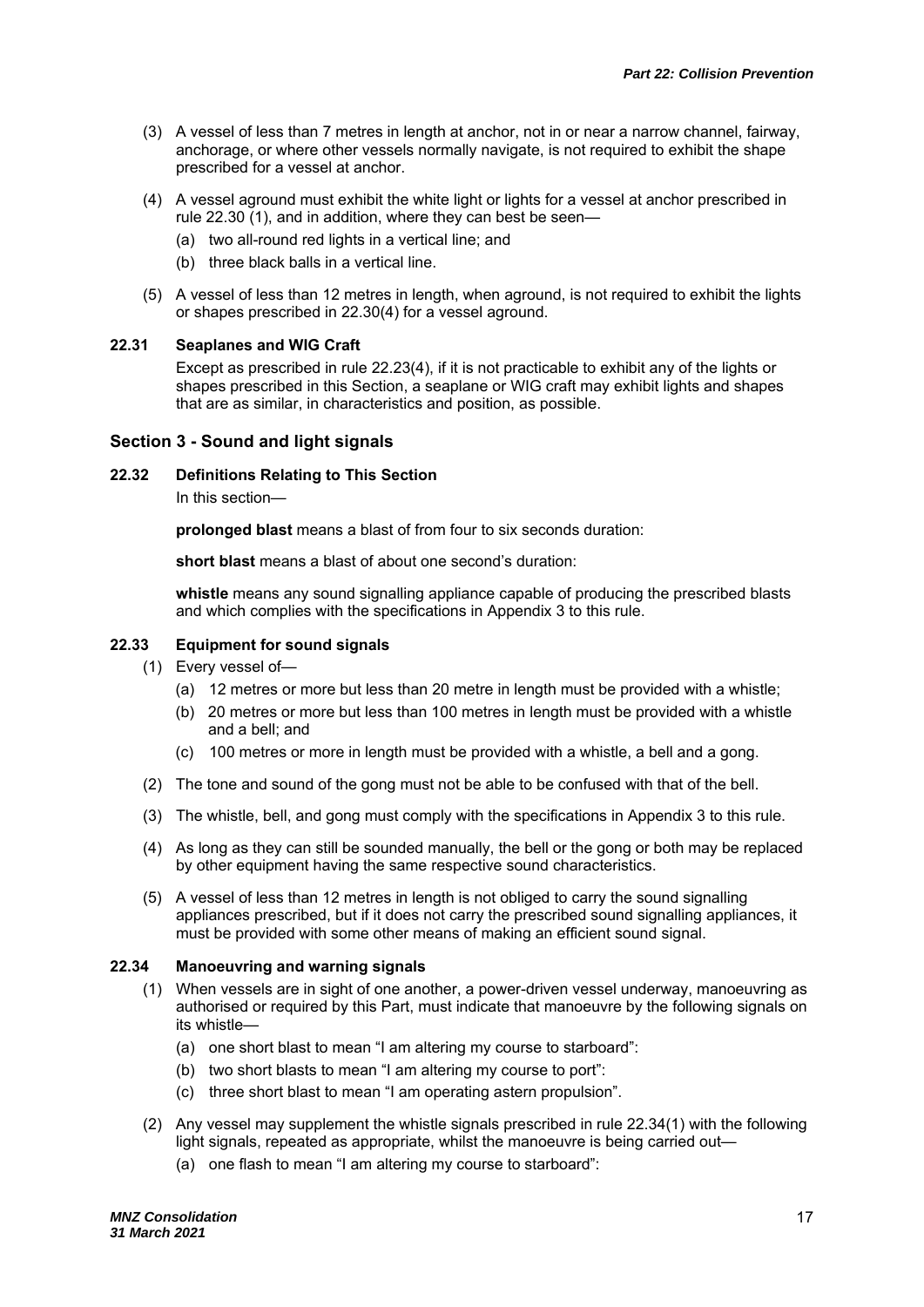- (b) two flashes to mean " I am altering my course to port":
- (c) three flashes to mean "I am operating astern propulsion".

The duration of each flash must be about one second, the interval between successive flashes must be about one second, and the interval between successive signals must not be less than 10 seconds.

The light used for this signal must, if fitted, be an all-round white light. It must be visible for a minimum distance of 5 miles and comply with the provisions of Appendix 1.12 of this Part.

- (3) When in sight of one another in a narrow channel or fairway—
	- (a) a vessel intending to overtake another must indicate its intention in compliance with rule 22.9 (narrow channels) by sounding one of the following sound signals on its whistle:

two prolonged blasts followed by one short blast to mean "I intend to overtake you on your starboard side";

OR

two prolonged blasts followed by two short blasts to mean "I intend to overtake you on your port side";

(b) the vessel about to be overtaken when acting in compliance with rule 22.9 (narrow channels) must indicate its agreement by sounding the following signal on its whistle:

one prolonged, one short, one prolonged and one short blast, in that order.

(4) When vessels in sight of one another are approaching each other and for any reason either fails to understand the intentions or actions of the other, OR is in any doubt whether sufficient action is being taken by the other to avoid collision, the vessel in doubt must immediately indicate such doubt by sounding the following signal on its whistle—

at least five short and rapid blasts.

This signal may be supplemented by a light signal of at least 5 short and rapid flashes.

(5) A vessel nearing a bend or an area of a channel or fairway where other vessels may be obscured by an intervening obstruction must sound one prolonged blast.

Such signal must be answered with a prolonged blast by any approaching vessel that may be within hearing around the bend or behind the intervening obstruction.

(6) If whistles are fitted on a vessel at a distance apart of more than 100 metres, one whistle only must be used for giving manoeuvring and warning signals.

#### **22.35 Sound signals in restricted visibility**

In or near an area of restricted visibility, by day and by night, the following signals must be used:

- (a) subject to rule 22.35(b)—
	- (i) a power-driven vessel making way through the water must sound one prolonged blast at intervals of not more than 2 minutes;
	- a power-driven vessel underway but stopped and making no way through the water must sound two prolonged blasts in succession with 2 seconds between them at intervals of not more than 2 minutes:
- (b) the following vessels—
	- (i) vessels not under command, vessels restricted in their ability to manoeuvre, vessels constrained by their draught, sailing vessels, vessels engaged in fishing, vessels engaged in towing or pushing another vessel; and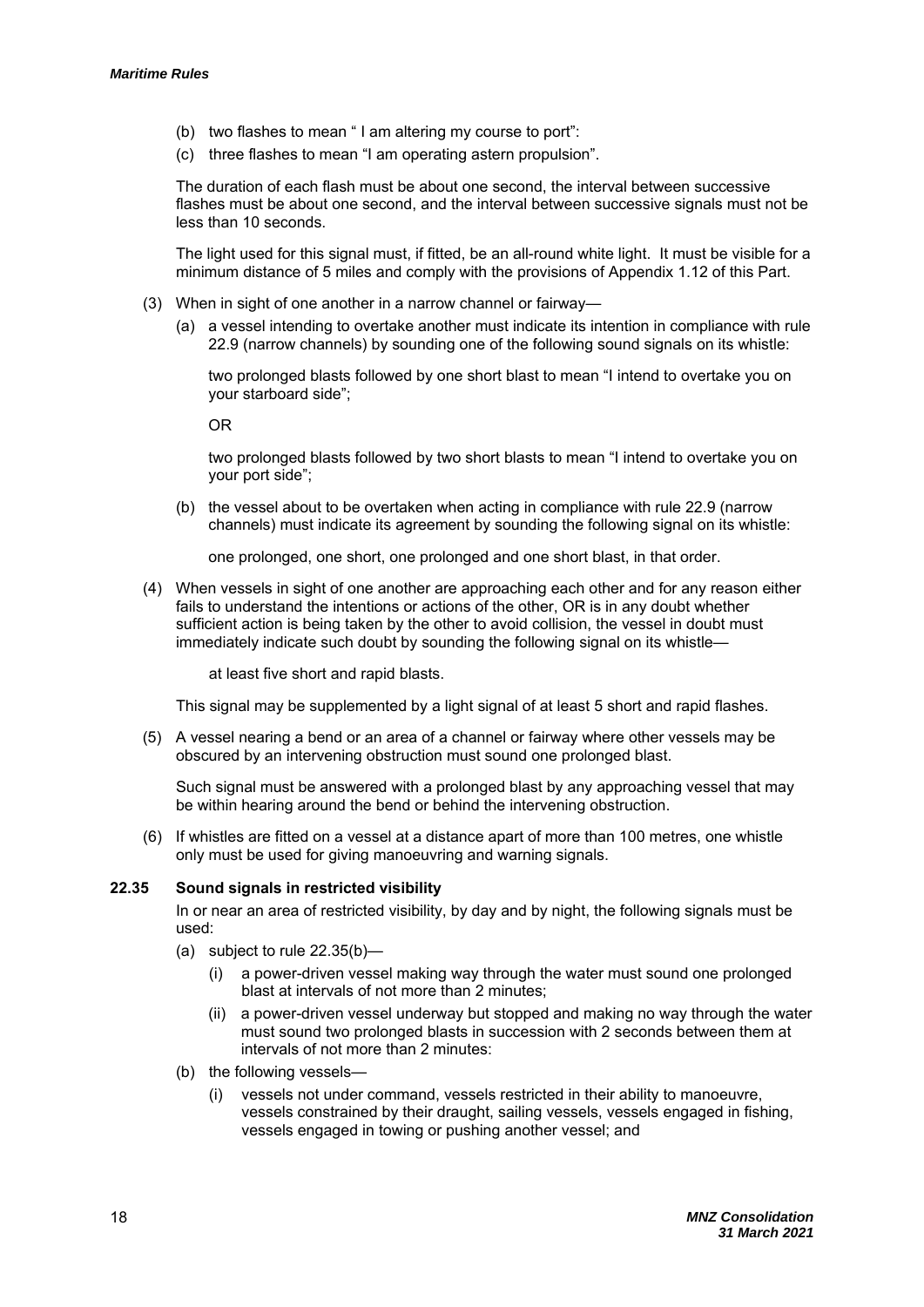(ii) vessels engaged in fishing at anchor and vessels restricted in their ability to manoeuvre when carrying out work at anchor;

must sound three blasts in succession, namely one prolonged followed by two short blasts, at intervals of not more that 2 minutes:

- (c) if crewed, a vessel towed or, if more that one vessel is towed, the last vessel of the tow, must sound four blasts in succession, namely one prolonged followed by three short blasts. This signal must be made at intervals of not more than 2 minutes, and where practicable, be made immediately after the signal made by the towing vessel.
- (d) when a pushing vessel and a vessel being pushed ahead are rigidly connected in a composite unit, they are to be regarded as a power-driven vessel and sound the appropriate sound signal as described in rule 22.35(a):
- (e) a vessel at anchor must ring a bell rapidly for about 5 seconds at intervals of not more than 1 minute and—
	- (i) if the vessel is 100 metres or more in length, the bell must be sounded in the forepart of the vessel; and
	- (ii) immediately after the ringing of the bell the gong must be sounded rapidly for about five seconds at the after part of the vessel.

A vessel at anchor may additionally sound three blasts in succession, namely one short, one prolonged, and one short blast to give warning of its position:

(f) a vessel aground must give the bell signal, and (if required) the gong signal, prescribed for a vessel at anchor in rule 22.35(e),

AND in addition must give three separate and distinct strokes on the bell immediately before and after the rapid ringing of the bell.

A vessel aground may also sound an appropriate whistle signal:

- (g) a vessel of—
	- (i) less than 12 metres in length is not obliged to give any of the signals prescribed in this rule;
	- (ii) 12 metres or more in length but less than 20 metres is not obligated to give any of the bell signals prescribed in paragraphs (e) and (f) of this rule,

but if the vessel does not give any such signal, it must make some other efficient sound signal at intervals of not more than 2 minutes.

(h) When engaged on pilotage duty, a pilot vessel may in addition to the signals prescribed for power-driven vessels (rule 22.35(a)) or vessels at anchor (rule 22.35(e)), sound an identity signal consisting of four short blasts.

#### **22.36 Signals to attract attention**

If necessary to attract the attention of another vessel, any vessel may make light or sound signals that cannot be mistaken for any other signal authorised elsewhere in this section. It may direct the beam of its searchlight in the direction of the danger in such a way as to not embarrass any vessel.

Any light to attract the attention of another vessel must be such that it cannot be mistaken for any aid to navigation, and high intensity intermittent or revoling lights, such as strobe lights, must be avoided.

#### **22.37 Distress signals**

When a vessel is in distress it must use or exhibit the signals described in Part 23 (Operational procedures and training), Appendix 3.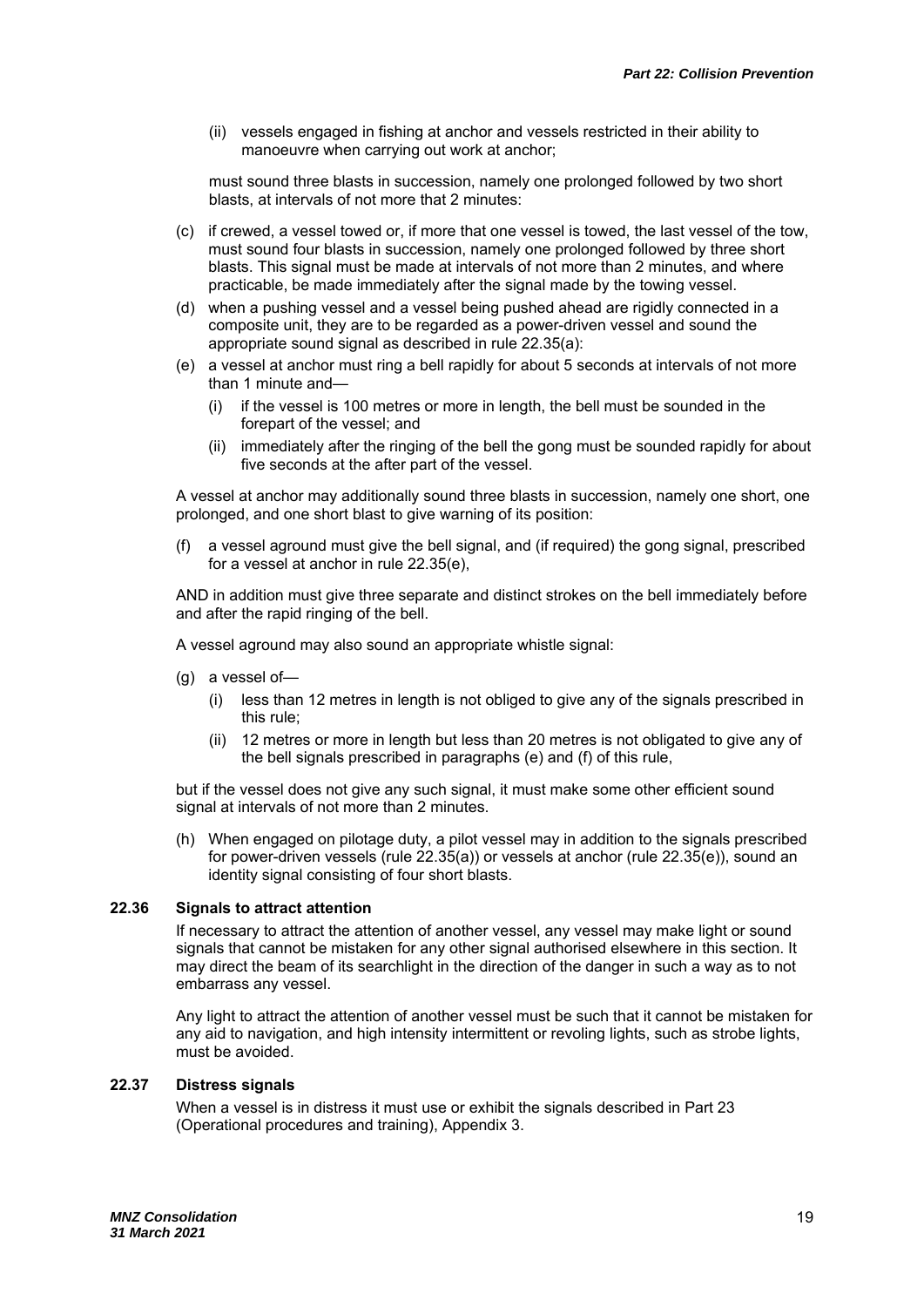#### **Section 4**

#### **22.38 Vessels of special function**

- (1) Whenever the Director determines that a vessel of special construction or purpose cannot fully comply with the provisions of this Part relating to number, position, range, or arc of visibility of lights or shapes, then such a vessel must comply with such other provisions relating to the number, position, range, or arc of visibility of lights or shapes as the Director determines to be the closest possible compliance with this Part for that vessel.
- (2) Whenever the Director determines that a vessel of special construction or purpose cannot fully comply with the provisions of this Part relating to the disposition and characteristics of sound-signalling appliances, then such a vessel must comply with such other provisions relating to the disposition and characteristics of sound-signalling appliances as the Director determines to be the closest possible compliance with this Part for that vessel.

#### **22.39 Observance of Part 22**

- (1) Every owner of a vessel to which this Part applies must ensure that the vessel is provided with all such lights, shapes, and means of making fog signals as may be required by this Part.
- (2) Every master or other person for the time being responsible for the navigation of a vessel to which this Part applies must-
	- (a) ensure that all such lights, shapes, and means of making fog signals, as may be required by this Part, are carried, exhibited, and used in accordance with this Part; and
	- (b) refrain from carrying, exhibiting, or using on the vessel any lights, shapes, or means of making fog signals other than those required or permitted by this rule to be carried, exhibited or used on the vessel; and
	- (c) ensure that the vessel is navigated in accordance with this Part; and
	- (d) refrain from navigating the vessel in a manner that is contrary to this Part.

#### **22.40 Responsibility**

- (1) Nothing in this Part will exonerate any vessel, its owner, master, or crew, from the consequences of any neglect to comply with this Part, or of the neglect of any precaution which may be required by the ordinary practice of seafarers, or the special circumstances of the case.
- (2) In interpreting and complying with these rules, due regard must be given to all dangers of navigation, collision, and any special circumstances, including the limitations of the vessels involved, that may make a departure from the rules of this Part necessary to avoid immediate danger.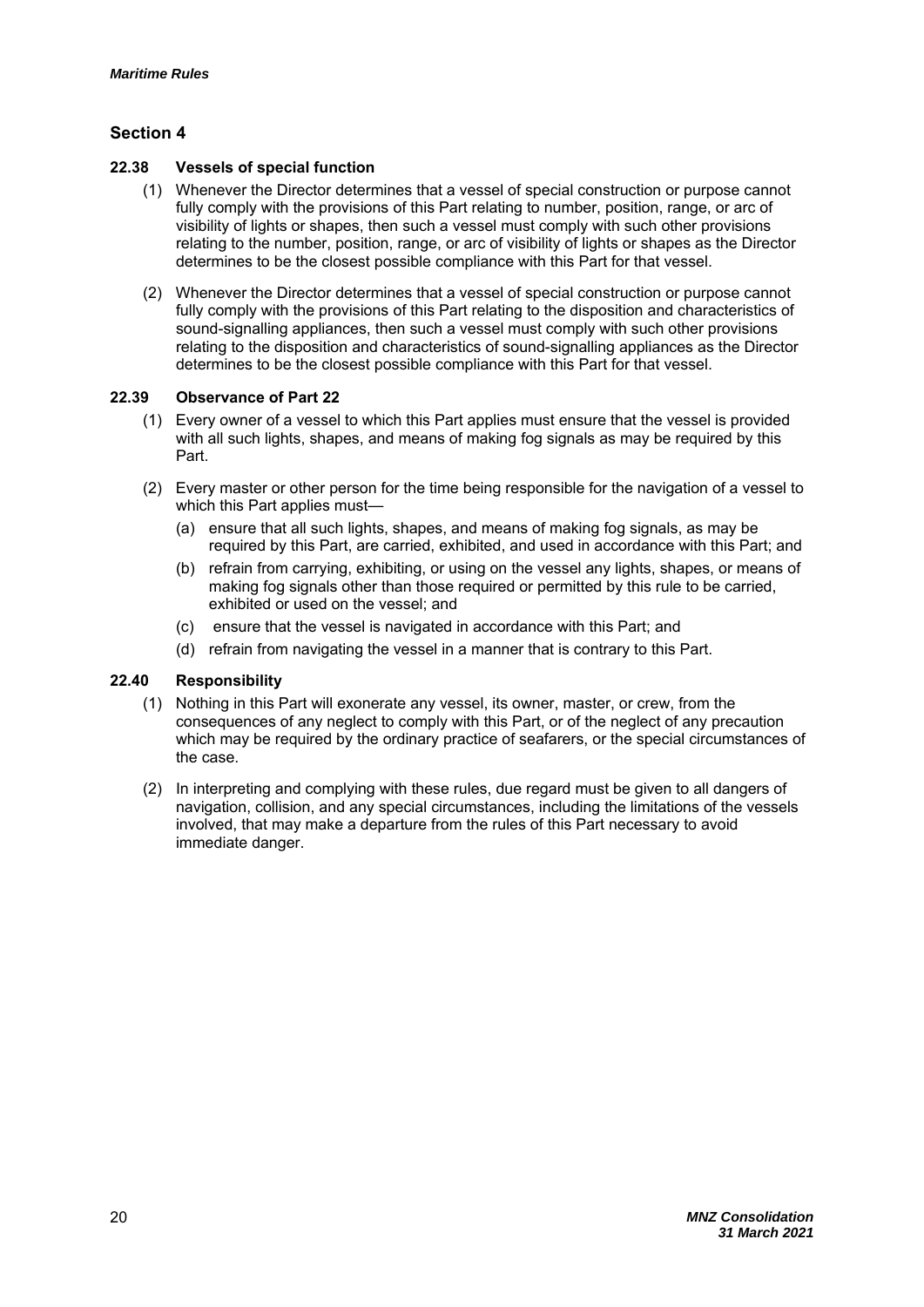### **Appendix 1 – Positioning and technical details of lights and shapes**

**1. Definitions relating to Appendix 1** 

In this Part—

**height above the hull** means height above the uppermost continuous deck. This height must be measured from the position vertically beneath the location of the light.

#### **2. Vertical positioning and spacing of lights**

- (1) On a power-driven vessel of 20 metres or more in length, the masthead lights must be placed as follows—
	- (a) the forward masthead light or, if only one masthead light is carried, then that light, at a height above the hull of not less than 6 metres, AND if the breadth of vessel exceeds 6 metres, then at a height above the hull not less than such breadth,
	- BUT the light need not be placed at a greater height above the hull than 12 metres; and
	- (b) when two masthead lights are carried the after one must be at least 4.5 metres vertically higher than the forward one.
- (2) The vertical separation of masthead lights of power-driven vessels must be such that in normal conditions of trim the after light will be seen over and separate from the forward light at a distance of 1000 metres from the stem when viewed from sea-level.
- (3) The masthead light of a power-driven vessel of 12 or more metres but less than 20 metres in length must be placed at a height above the gunwale of not less than 2.5 metres.
- (4) A power-driven vessel of less than 12 metres in length may carry the uppermost light at a height of less than 2.5 metres above the gunwale. However when a masthead light is carried in addition to sidelights and a sternlight or the all-round light prescribed in rule 22.23(3)(a) is carried in addition to sidelights, then such a masthead light or all-round light must be carried at least 1 metre higher than the sidelights.
- (5) One of the two or three masthead lights prescribed for a power-driven vessel engaged in towing or pushing another vessel must be placed in the same position as either the forward masthead light or the after masthead light,

BUT, if carried on the aftermast, the lowest after masthead light must be 4.5 metres vertically higher than the forward masthead light.

(6) Subject to Appendix 1.12, the masthead light or lights prescribed in rule 22.23(1) must be so placed as to be above and clear of all other lights and obstructions,

EXCEPT that when it is impracticable to carry the all-round lights prescribed by rules 22.27(2)(a) or 22.28 (all-round lights for vessels restricted in their ability to manoeuvre and vessels constrained by their draught) below the masthead lights, they may be carried—

- (a) above the after masthead light(s); or
- (b) vertically in between the forward masthead light(s) and after masthead light(s), provided that the requirement of Appendix 1.3(3) (relating to horizontal distance) is complied with.
- (7) The sidelights of a power-driven vessel must be placed at a height above the hull not greater than three-quarters of that of the forward masthead light. They must not be so low as to be interfered with by deck lights.
- (8) The sidelights, if in a combined lantern and carried on a power-driven vessel of less than 20 metres in length, must be placed not less than 1 metre below the masthead light.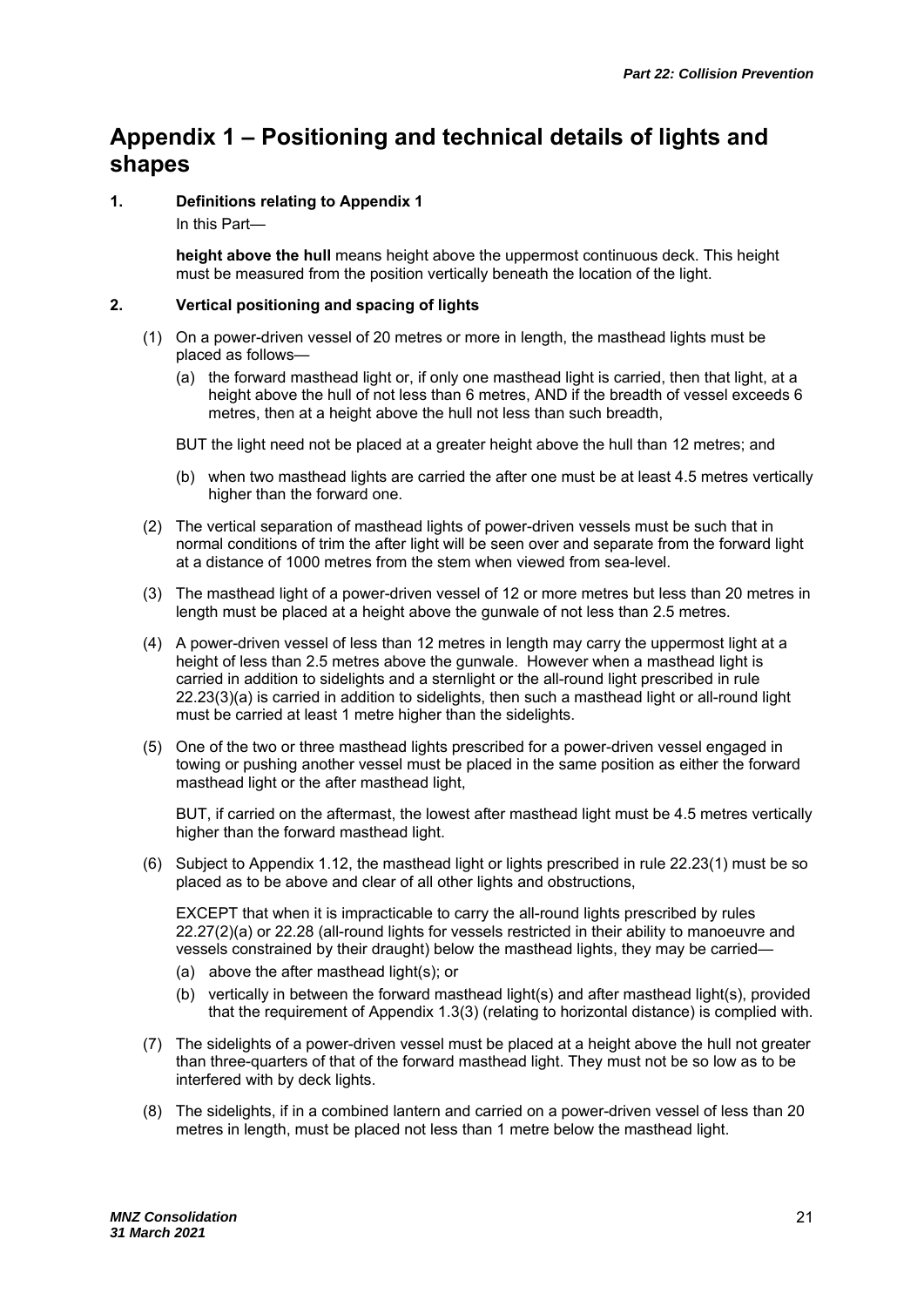- (9) If these rules prescribe two or three lights to be carried in a vertical line, they must be spaced as follows—
	- (a) on a vessel of 20 metres in length or more, such lights must be spaced not less than 2 metres apart, and the lowest of these lights must, except where a towing light is required, be placed at a height of not less than 4 metres above the hull; and
	- (b) on a vessel of less than 20 metres in length, such lights must be spaced not less than 1 metre apart and the lowest of these lights must, except where a towing light is required, be placed at a height of not less than 2 metres above the gunwale; and
	- (c) when three lights are carried, they must be equally spaced.
- (10) The lower of the two all-round lights prescribed for a vessel when engaged in fishing must be at a height above the sidelights not less than twice the distance between the two vertical lights.
- (11) The forward anchor light prescribed in rule 22.30(1), when two are carried, must not be less than 4.5 metres above the after one. On a vessel of 50 metres or more in length, this forward anchor light must be placed at a height of not less than 6 metres above the hull.

#### **3. Horizontal positioning and spacing of lights**

- (1) When 2 masthead lights are prescribed for a power-driven vessel, the horizontal distance between them—
	- (a) must not be less than one-half of the length of the vessel; but
	- (b) need not be more than 100 metres.

The forward light must be placed not more than one quarter of the length of the vessel from the stem.

- (2) On a power-driven vessel of 20 metres or more in length, the sidelights must not be placed in front of the forward masthead lights. They must be placed at or near the side of the vessel.
- (3) When the lights prescribed in rules 22.27(2)(a) and 22.28 (all-round lights for vessels restricted in their ability to manoeuvre and vessels constrained by their draught) are placed vertically between the forward masthead light(s) and the after masthead light(s), these allround lights must be placed at a horizontal distance of not less than 2 metres from the fore and aft centreline of the vessel in the athwartship direction.
- (4) When only one masthead light is prescribed for a power-driven vessel, this light must be exhibited forward of amidships; except that a vessel of less than 20 metres in length need not exhibit this light forward of amidships but must exhibit it as far forward as practicable.
- **4. Details of location of direction-indicating lights for fishing vessels, dredgers, and vessels engaged in underwater operations** 
	- (1) The light indicating the direction of the outlying gear from a vessel engaged in fishing as prescribed in rule 22.26(3)(b) must be placed at a horizontal distance of not less than 2 metres and not more than 6 metres away from the two all-round red and white lights.

This light must be placed not higher than the all-round white light prescribed in rule 22.26(3)(a) and not lower than the sidelights.

- (2) The lights and shapes on a vessel engaged in dredging or underwater operations that indicate the obstructed side or the side on which it is safe to pass or both, as prescribed in rule 22.27(4)(a) and (b), must be placed at the following distance from the lights or shapes prescribed in rule 22.27(2)(a) and (b) (for vessels restricted in their ability to manoeuvre)—
	- (a) at the maximum practical horizontal distance; and
	- (b) in no case less than 2 metres.

In no case may the upper of these lights or shapes be at a greater height than the lower of the three lights or shapes prescribed in rule  $22.27(2)(a)$  and (b).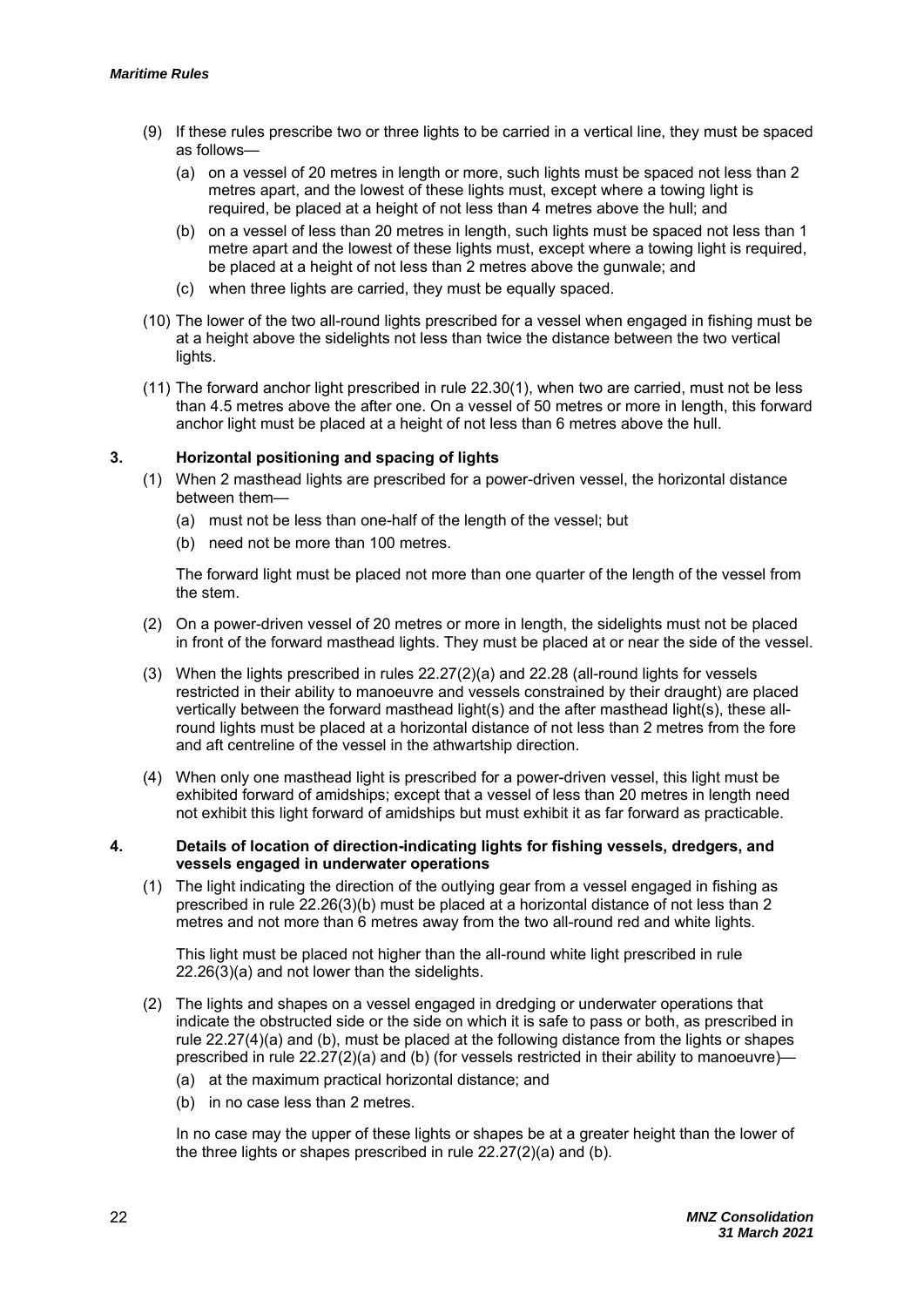#### **5. Screens for sidelights**

- (1) The sidelights of vessels of 20 metres or more in length must be fitted with inboard screens painted matt black, and meet the requirements of Appendix 1.9.
- (2) On vessels of less than 20 metres in length, the sidelights, if necessary to meet the requirements of Appendix 1.9, must be fitted with inboard matt black screens. With a combined lantern, that has a single vertical filament and a very narrow division between the green and red sections, external screens need not be fitted.

#### **6. Shapes**

- (1) Shapes must be black and of the following sizes—
	- (a) a ball must have a diameter of not less than 0.6 metres;
	- (b) a cone must have a base diameter of not less than 0.6 metres and a height equal to its diameter;
	- (c) a cylinder must have a diameter of at least 0.6 metres and a height of twice its diameter; and
	- (d) a diamond shape must consist of two cones as defined in Appendix 1.6(1)(b) and having a common base.
- (2) The vertical distance between shapes must be at least 1.5 metres.
- (3) In a vessel of less than 20 metres in length, shapes of lesser dimensions, but commensurate with the size of the vessel, may be used and the distance apart may be correspondingly reduced.

#### **7. Colour specification of lights**

- (1) The chromaticity of all navigation lights must conform to the following standards, which lie within the boundaries of the area of the diagram specified for each colour by the International Commission on Illumination (CIE).
- (2) The boundaries of the area for each colour are given by indicating the corner co-ordinates, which are as follows:

| (a) | White |
|-----|-------|
|-----|-------|

|           |                     | X 0.525 0.525 0.452 0.310 0.310 0.443 |       |       |
|-----------|---------------------|---------------------------------------|-------|-------|
|           |                     | Y  0.382  0.440  0.440  0.348  0.283  |       | 0.382 |
| (b) Green |                     |                                       |       |       |
|           | X 0.028 0.009 0.300 |                                       | 0.203 |       |
|           |                     | Y  0.385  0.723  0.511  0.356         |       |       |
| $(c)$ Red |                     |                                       |       |       |
|           |                     | Y 0.680 0.660 0.735 0.721             |       |       |

- X 0.680 0.660 0.735 0.721 Y 0.320 0.320 0.265 0.259
- (d) *Yellow*

#### **8. Intensity of lights**

(1) The minimum luminous intensity of lights must be calculated by using the formula—

 $I = 3.43 \times 10^6 \times T \times D^2 \times K^{-D}$ 

Where I is luminous intensity in candelas under service conditions; and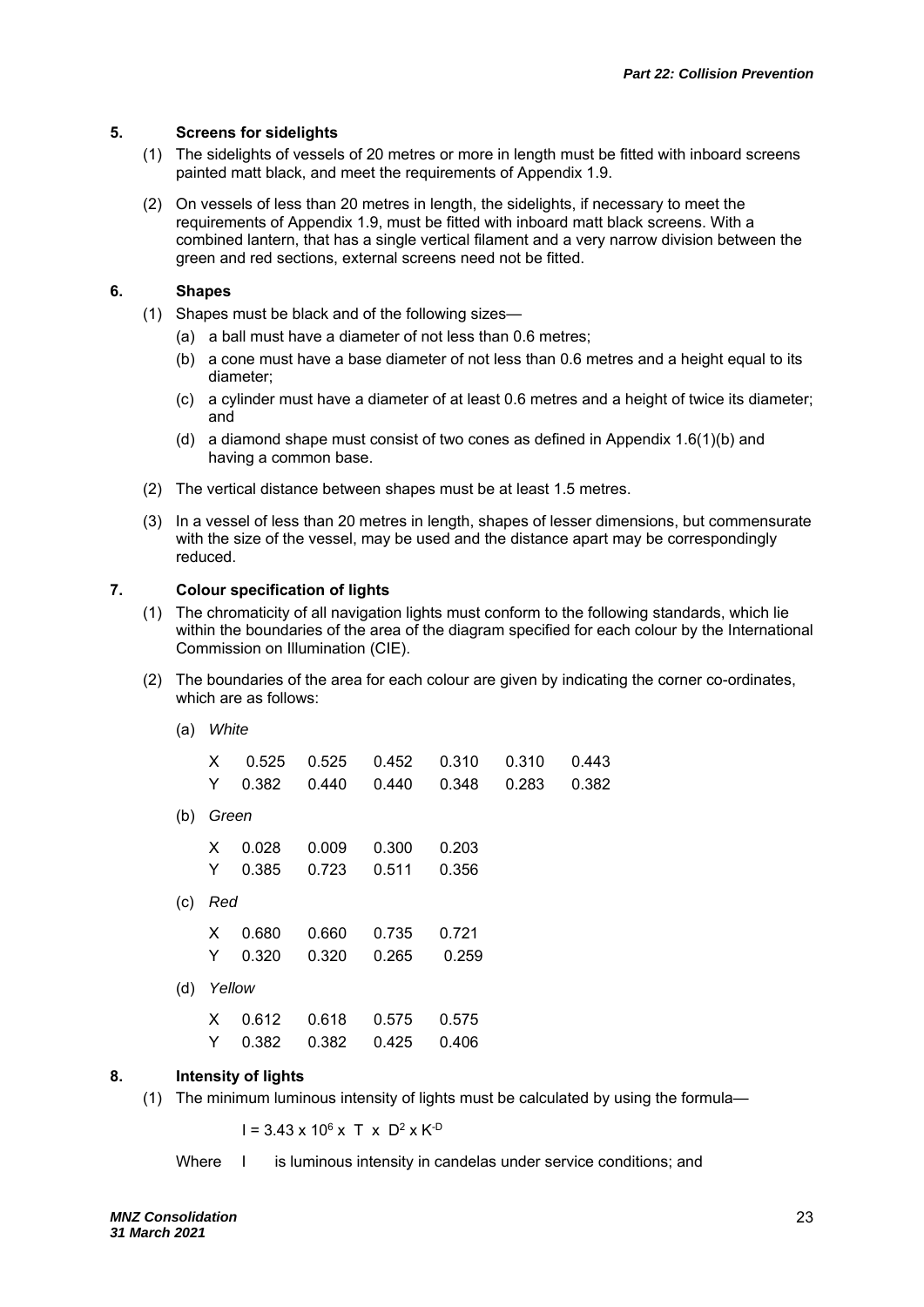- T is the threshold factor  $2 \times 10^{-7}$  lux;
- D is the range of visibility (luminous range) of the light in nautical miles; and
- K is atmospheric transmissivity.

For prescribed lights, the value of K must be 0.8, corresponding to a meteorological visibility of approximately 13 nautical miles.

(2) A selection of figures derived from the formula is given in the following table:

| <b>Range of visibility (luminous</b><br>range) of light in nautical<br>miles | Luminous intensity of light in<br>candelas<br>$K = 0.8$ |
|------------------------------------------------------------------------------|---------------------------------------------------------|
|                                                                              | 0.9                                                     |
|                                                                              | 4.3                                                     |
|                                                                              | 12                                                      |
|                                                                              | 27                                                      |
| 5                                                                            | 52                                                      |
|                                                                              | 94                                                      |

**Note:** The maximum luminous intensity of navigation lights should be limited to avoid undue glare. This must not be achieved by a variable control of the luminous intensity.

#### **9. Horizontal sectors**

- (1) In the forward direction, sidelights as fitted on the vessel must show the minimum required intensities. The intensities must decrease to reach practical cut-off between 1 degree and 3 degrees outside the prescribed sectors.
- (2) For sternlights, masthead lights, and, at 22.5 degrees abaft the beam, sidelights the following provisions apply—
	- (a) the minimum required intensities must be maintained over the arc of the horizon up to 5 degrees within the limits of the sectors prescribed in rule 22.21; and
	- (b) from 5 degrees within the prescribed sectors, the intensity may decrease by 50 percent up to the prescribed limits. It must decrease steadily to reach practical cut-off at not more than 5 degrees outside the prescribed sectors.
- (3) All-round lights must be located so as to not be obscured by masts, topmasts or structures within angular sectors of more than 6 degrees,

EXCEPT anchor lights prescribed in rule 22.30, which need not be placed at an impracticable height above the hull.

If it is not practicable to comply with this paragraph by exhibiting only one all-round light, two all-round lights must be used. They must be suitably positioned or screened so that they appear, as far as practicable, as one light at a distance of one mile.

#### **10. Vertical sectors**

- (1) The vertical sectors of electric lights as fitted, with the exception of lights on sailing vessels underway, must ensure that—
	- (a) at least the required minimum intensity is maintained at all angles from 5 degrees above to 5 degrees below the horizontal; and
	- (b) at least 60 percent of the required minimum intensity is maintained from 7.5 degrees above to 7.5 degrees below the horizontal.
- (2) In the case of sailing vessels underway, the vertical sectors of electric lights as fitted must ensure that—
	- (a) at least the required minimum intensity is maintained at all angles from 5 degrees above to 5 degrees below the horizontal; and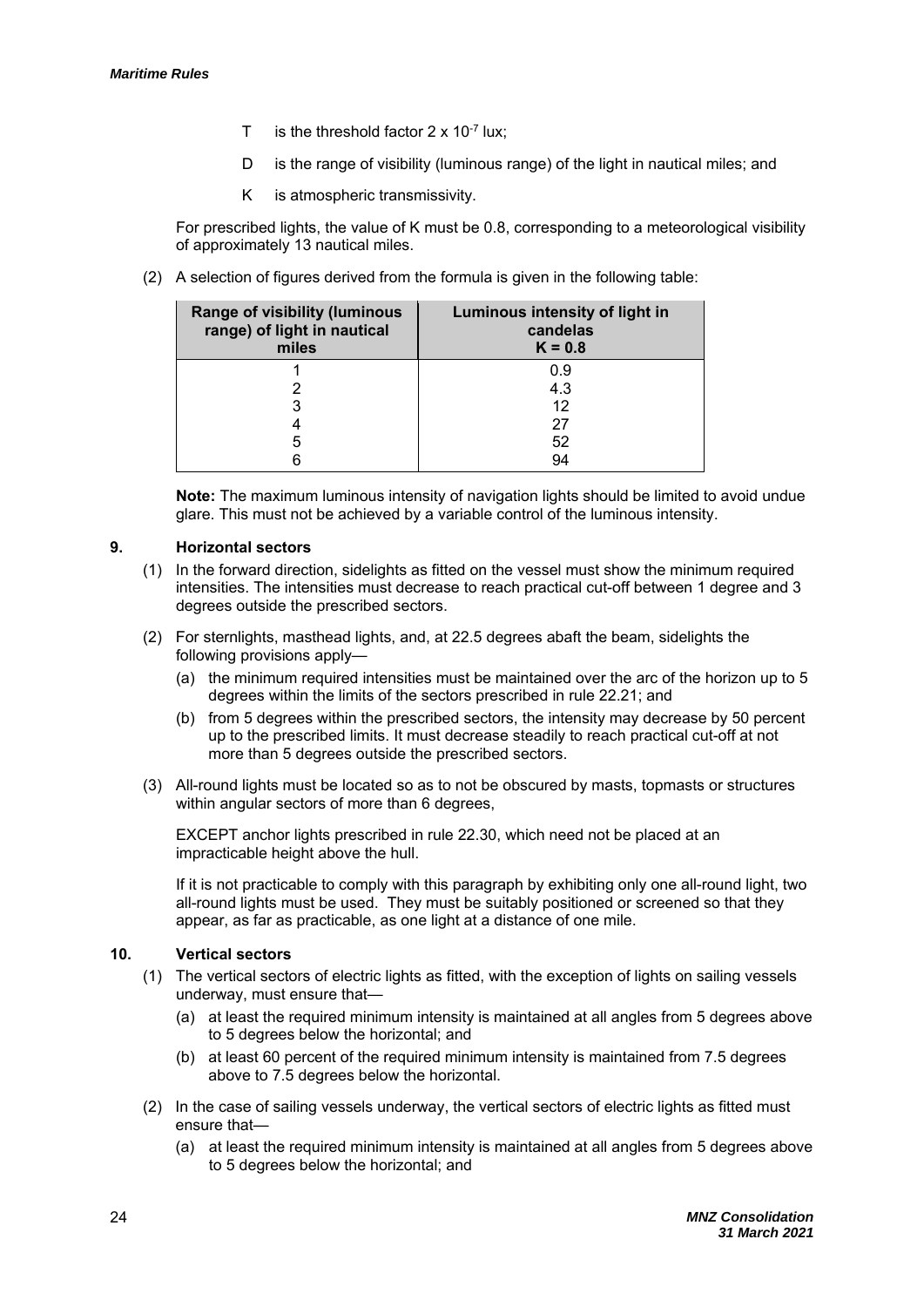- (b) at least 50 percent of the required minimum intensity is maintained from 25 degrees above to 25 degrees below the horizontal.
- (3) In the case of non-electric lights these specifications must be met as closely as possible.

#### **11. Intensity of non-electric lights**

Non-electric lights must, so far as practicable, comply with the minimum intensities, as specified in the table given in Appendix 1.8.

#### **12. Manoeuvring light**

- (1) The manoeuvring light described in rule 22.34(2) must be placed in the same fore and aft vertical plane as the masthead light or lights.
- (2) Where practicable, it should be at a minimum height of 2 metres vertically above the forward masthead light, provided that it is carried at least 2 metres vertically above or below the after masthead light.
- (3) On a vessel where only one masthead light is carried, the manoeuvring light, if fitted, must be carried where it can best be seen, at least 2 metres vertically apart from the masthead light.

#### **13. High Speed Vessel**

The masthead light of a high speed vessel may be placed at a height lower than that prescribed in Appendix 1.2(1)(a) if the base angle of the isosceles triangle formed by the sidelights and masthead light, when seen in end elevation, is not less than 27 degrees. In the case of a high speed vessel of 50 metres or more in length, the vertical separation between the foremost and mainmast lights, required by Appendix 1.2(1)(b), may be modified if that distance is not less than the value determined by the following formula:

$$
y = \frac{(a+17\psi)C}{1000} + 2
$$

where:

- **y** is the height of the mainmast light above the foremast light in metres;
- **a** is the height of the foremast light above the water surface in service condition in metres;
- is the trim in service condition in degrees; and
- **C** is the horizontal separation of masthead lights in metres

#### **14. Approval**

The construction of lights and shapes and the installation of lights on board the vessel must be to the satisfaction of—

- (a) in the case of a New Zealand ship, the Director; or
- (b) in the case of a foreign ship, the State whose flag the vessel is entitled to fly.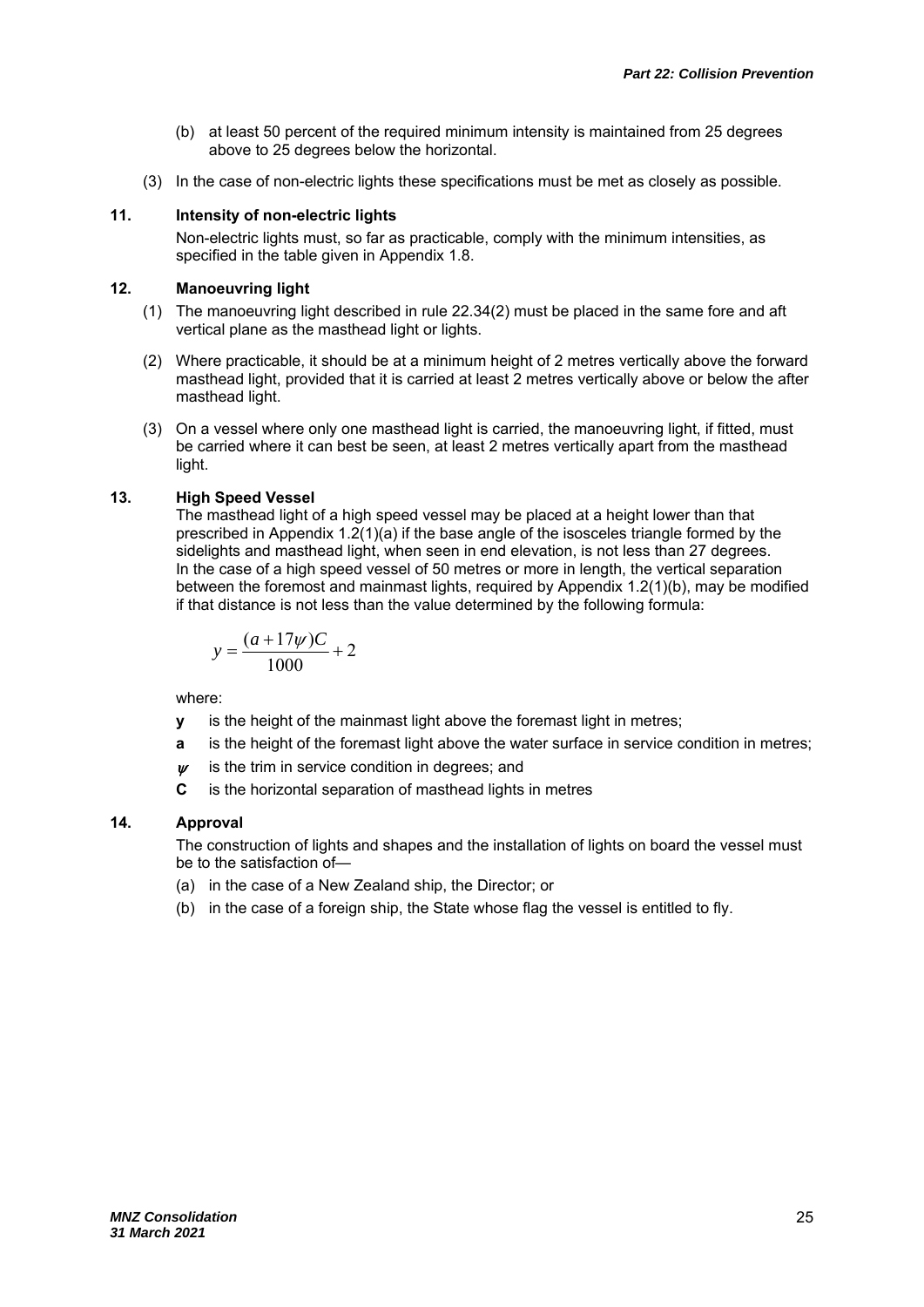## **Appendix 2 – Additional signals for fishing vessels fishing in close proximity**

#### **1. General**

The lights mentioned in this Appendix, if exhibited by fishing vessels in close proximity to other fishing vessels in accordance with rule 22.26(4) must—

- (a) be placed where they can best be seen; and
- (b) be at least 0.9 metres apart but at a lower level than the all-round fishing or trawling lights prescribed in rule 22.26(2)(a) and (3)(a); and
- (c) be visible all round the horizon at a distance of at least one mile but at a lesser distance than the lights prescribed by this Part for fishing vessels.

#### **2. Signals for trawlers**

- (1) Vessels of 20 metres or more in length engaged in trawling, whether using demersal or pelagic gear, or involved in pair trawling, must exhibit—
	- (a) when shooting their nets:

two white lights in a vertical line; and

(b) when hauling their nets:

one white light over one red light in a vertical line; and

(c) when the net has come fast upon an obstruction:

two red lights in a vertical line; and

(d) when engaged in pair trawling by night:

a searchlight directed forward and in the direction of the other vessel of the pair.

(2) A vessel of less than 20 metres in length engaged in trawling, whether using demersal or pelagic gear or engaged in pair trawling, may exhibit the lights prescribed in Appendix 2.2(1).

#### **3. Signals for purse seiners**

Vessels engaged in fishing with purse seine gear may exhibit 2 yellow flashing lights in a vertical line. These lights must flash alternately every second and with equal light and occultation duration. These lights must only be exhibited when the vessel is hampered by its fishing gear.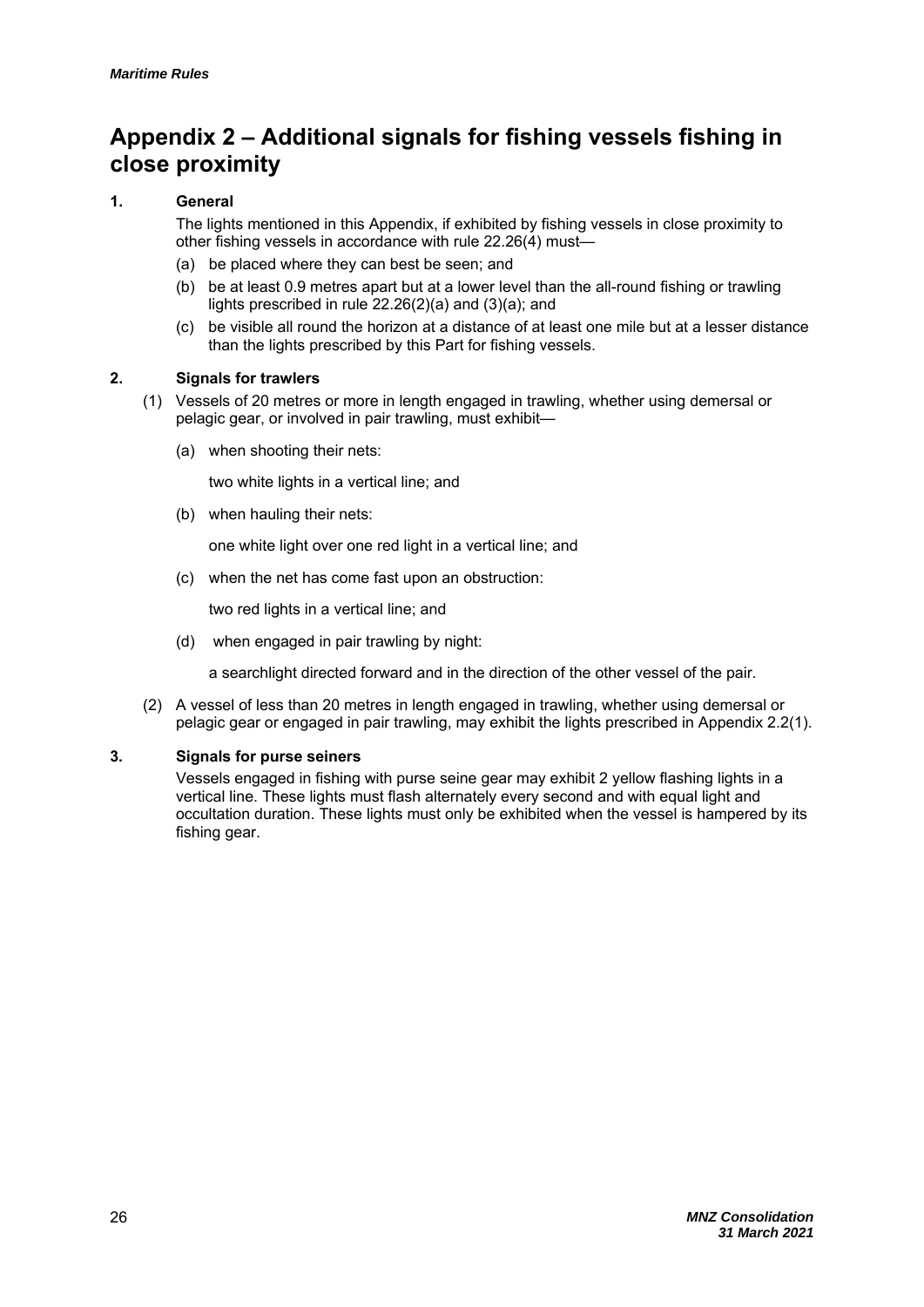## **Appendix 3 – Technical details of sound signal appliances**

#### **1. Whistles**

- (1) Frequencies and range of audibility
	- (a) The fundamental frequency of the signal must lie within the range 70-700Hz;
	- (b) The range of audibility of the signal from a whistle must be determined by those frequencies, which may include the fundamental and/or one or more higher frequencies, that provide the sound pressure levels specified in Appendix 3.1(3), and that lie within the range—
		- (i) 180-700 Hz  $(\pm 1\%)$ , for a vessel of 20 metres or more in length; or
		- (ii) 180-2100 Hz  $(\pm 1\%)$ , for a vessel of less than 20 metres in length.
- (2) Limits of fundamental frequencies

To ensure a wide variety of whistle characteristics, the fundamental frequency of a whistle must be between the following limits—

- (a) 70-200 Hz, for a vessel 200 metres or more in length; and
- (b) 130-350 Hz for a vessel 75 metres but less than 200 metres in length; and
- (c) 250-700 Hz, for a vessel less than 75 metres in length.
- (3) Sound signal intensity and range of audibility

A whistle fitted in a vessel must provide, in the direction of maximum intensity of the whistle and at a distance of 1 metre from it, a sound pressure level in at least on 1/3-octave band—

- (a) within the range of frequencies—
	- (i) 180-700 Hz  $(\pm 1\%)$ , for a vessel of 20 metres or more in length; or
	- (ii) 180-2100 Hz  $(\pm 1\%)$ , for a vessel of less than 20 metres in length;
- (b) of not less than the appropriate figure given in the table below—

| Length of vessel<br>in metres   | 1/3-octave band level at<br>1 metre in dB referred to<br>2 x 10-5 N/m2 | <b>Audibility</b><br>range <sup>1</sup> in<br>nautical miles |
|---------------------------------|------------------------------------------------------------------------|--------------------------------------------------------------|
| 200 or more                     | 143                                                                    | 2.0                                                          |
| 75 or more but<br>less than 200 | 138                                                                    | 1.5                                                          |
| 20 or more but<br>less than 75  | 130                                                                    | 1.0                                                          |
| Less than $20$                  | $120*$                                                                 | 0.5                                                          |
|                                 | $115+$                                                                 |                                                              |
|                                 | 111⊽                                                                   |                                                              |

- if the measured frequencies lie within the range 180-450 Hz;
- $+$  if the measured frequencies lie within the range 450-800Hz;
- $\nabla$  if the measured frequencies lie within the range 800-2100Hz.

1

<sup>1</sup> The range of audibility in the table isfor information only. It is approximately the range at which a whistle may be heard on its forward axis, with 90% probability in conditions of still air, on board a vessel having average background noise level at the listening posts (taken to be 68 dB in the octave band centred on 250 Hz and 63 dB in the octave band centred on 500 Hz).

In practice, the range at which a whistle may be heard is extremely variable and depends critically on weather conditions. The values given can be regarded as typical, but under conditions of strong wind or high ambient noise level at the listening post, the range may be much reduced.